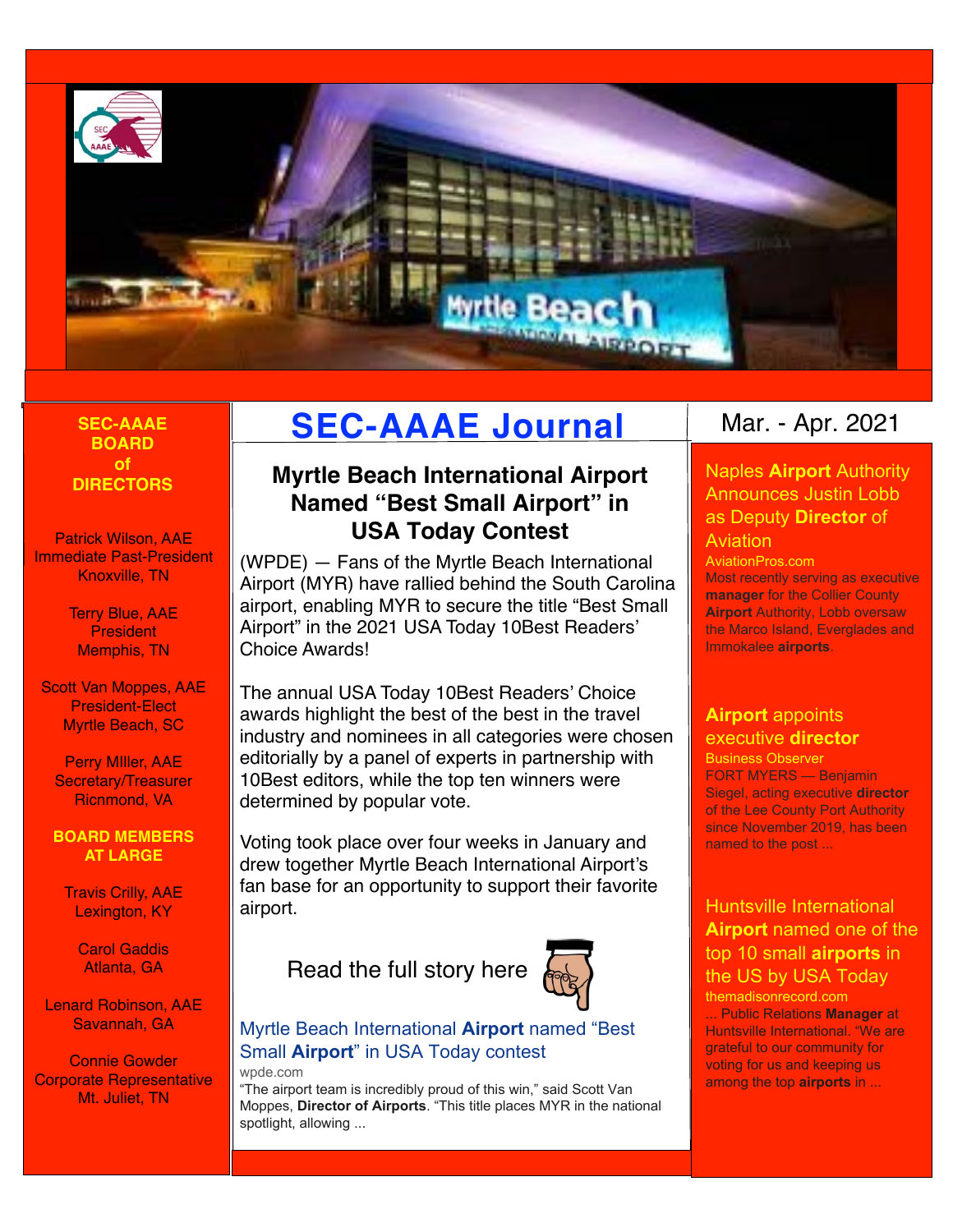#### [NC public](https://www.google.com/url?rct=j&sa=t&url=https://wlos.com/news/local/nc-public-airports-contribute-61-billion-373000-jobs-to-states-economy-report-says&ct=ga&cd=CAEYCioUMTYxMDI4NTUyMzY0OTIyMjQ3NTIyHDE0ODBmMGNhZjliMjExMmU6Y29tOmVuOlVTOlI&usg=AFQjCNF5vHiBueXlEKLieQydUksWf6cVXg) **[airports](https://www.google.com/url?rct=j&sa=t&url=https://wlos.com/news/local/nc-public-airports-contribute-61-billion-373000-jobs-to-states-economy-report-says&ct=ga&cd=CAEYCioUMTYxMDI4NTUyMzY0OTIyMjQ3NTIyHDE0ODBmMGNhZjliMjExMmU6Y29tOmVuOlVTOlI&usg=AFQjCNF5vHiBueXlEKLieQydUksWf6cVXg)** [contribute \\$61 billion, 373000 jobs to state's economy, report says](https://www.google.com/url?rct=j&sa=t&url=https://wlos.com/news/local/nc-public-airports-contribute-61-billion-373000-jobs-to-states-economy-report-says&ct=ga&cd=CAEYCioUMTYxMDI4NTUyMzY0OTIyMjQ3NTIyHDE0ODBmMGNhZjliMjExMmU6Y29tOmVuOlVTOlI&usg=AFQjCNF5vHiBueXlEKLieQydUksWf6cVXg) WLOS

NC public **airports** contribute \$61 billion, 373,000 jobs to state's economy, report ... It includes that based on 2019 data, **airports** and aviationrelated jobs ... Bobby Walston, **director** of NCDOT's Division of Aviation, in a news release.

[Hilton](https://www.google.com/url?rct=j&sa=t&url=https://www.islandpacket.com/news/business/article248423080.html&ct=ga&cd=CAEYCyoUMTYxMDI4NTUyMzY0OTIyMjQ3NTIyHDE0ODBmMGNhZjliMjExMmU6Y29tOmVuOlVTOlI&usg=AFQjCNFsZC7OqkTC8AUpH9JRvmey0Q1DdA) **[Head's](https://www.google.com/url?rct=j&sa=t&url=https://www.islandpacket.com/news/business/article248423080.html&ct=ga&cd=CAEYCyoUMTYxMDI4NTUyMzY0OTIyMjQ3NTIyHDE0ODBmMGNhZjliMjExMmU6Y29tOmVuOlVTOlI&usg=AFQjCNFsZC7OqkTC8AUpH9JRvmey0Q1DdA)** [north end](https://www.google.com/url?rct=j&sa=t&url=https://www.islandpacket.com/news/business/article248423080.html&ct=ga&cd=CAEYCyoUMTYxMDI4NTUyMzY0OTIyMjQ3NTIyHDE0ODBmMGNhZjliMjExMmU6Y29tOmVuOlVTOlI&usg=AFQjCNFsZC7OqkTC8AUpH9JRvmey0Q1DdA) **[airport](https://www.google.com/url?rct=j&sa=t&url=https://www.islandpacket.com/news/business/article248423080.html&ct=ga&cd=CAEYCyoUMTYxMDI4NTUyMzY0OTIyMjQ3NTIyHDE0ODBmMGNhZjliMjExMmU6Y29tOmVuOlVTOlI&usg=AFQjCNFsZC7OqkTC8AUpH9JRvmey0Q1DdA)** [announces new nonstop flight. Here's where you can go](https://www.google.com/url?rct=j&sa=t&url=https://www.islandpacket.com/news/business/article248423080.html&ct=ga&cd=CAEYCyoUMTYxMDI4NTUyMzY0OTIyMjQ3NTIyHDE0ODBmMGNhZjliMjExMmU6Y29tOmVuOlVTOlI&usg=AFQjCNFsZC7OqkTC8AUpH9JRvmey0Q1DdA)

#### Hilton Head Island Packet

Hilton **Head's** north end **airport** announces new nonstop flight. ... **airports director** for Beaufort County and of the Hilton **Head** Island **Airport**, said in the ...

[Sustainable Design Takes Flight at Nashville International](https://www.google.com/url?rct=j&sa=t&url=https://www.aviationpros.com/airports/press-release/21205394/fentress-architects-sustainable-design-takes-flight-at-nashville-international-airports-new-concourse-d&ct=ga&cd=CAEYFSoUMTYxMDI4NTUyMzY0OTIyMjQ3NTIyHDE0ODBmMGNhZjliMjExMmU6Y29tOmVuOlVTOlI&usg=AFQjCNHcCrLbsjI6CV2l1fVWoLOgv-i5gQ) **[Airport's](https://www.google.com/url?rct=j&sa=t&url=https://www.aviationpros.com/airports/press-release/21205394/fentress-architects-sustainable-design-takes-flight-at-nashville-international-airports-new-concourse-d&ct=ga&cd=CAEYFSoUMTYxMDI4NTUyMzY0OTIyMjQ3NTIyHDE0ODBmMGNhZjliMjExMmU6Y29tOmVuOlVTOlI&usg=AFQjCNHcCrLbsjI6CV2l1fVWoLOgv-i5gQ)** [New Concourse D](https://www.google.com/url?rct=j&sa=t&url=https://www.aviationpros.com/airports/press-release/21205394/fentress-architects-sustainable-design-takes-flight-at-nashville-international-airports-new-concourse-d&ct=ga&cd=CAEYFSoUMTYxMDI4NTUyMzY0OTIyMjQ3NTIyHDE0ODBmMGNhZjliMjExMmU6Y29tOmVuOlVTOlI&usg=AFQjCNHcCrLbsjI6CV2l1fVWoLOgv-i5gQ)

AviationPros.com

Sustainable Design Takes Flight at Nashville International **Airport's** New ... AIA, LEED AP BD+C, **Director** of Sustainability at Fentress Architects.

#### [Spirit to resume flights from MYR to 4 markets that did not operate through 2020](https://www.google.com/url?rct=j&sa=t&url=https://www.wbtw.com/news/spirit-to-resume-flights-from-myr-to-4-markets-that-did-not-operate-through-2020/&ct=ga&cd=CAEYAyoUMTA2NTc0NTQ4NjYyMTY5MDAxNDYyHDE0ODBmMGNhZjliMjExMmU6Y29tOmVuOlVTOlI&usg=AFQjCNEMRpmKZJD4vjay_udQf7-ZA5-GbA)

WBTW

"We are thrilled to see Spirit resume service to these markets for the 2021 travel season," Scott Van Moppes, **Director of Airports** said. "These markets ...

#### **[CNN Grounds Airport Network After 30 Years, Citing Pandemic and Streaming](https://endeavor.omeclk.com/portal/wts/ugmc%7Cz2gjg8aehkd3ajC2roB%5Een%5E6r7%7Ccvz3jFfsr3jnLjvAPBDvjfP-SaAwxs07%5E-xst2a)**

CNN Airport Network — the service that beamed the cable news channel's content into terminal waiting areas throughout the country — is shutting down on Mar. 31.The end of the service launched in 1990 was announced Tuesday in a staff memo from…

[Organizations like Wings of Carolina, Elite Aircraft Services opt for Raleigh Exec Jetport in the ...](https://www.google.com/url?rct=j&sa=t&url=https://www.wral.com/organizations-like-wings-of-carolina-elite-aircraft-services-opt-for-raleigh-exec-jetport-in-the-triangle-region/19439380/&ct=ga&cd=CAEYBSoTMzk3MTMyNjQ1ODEyNDk1MTM1MDIcMTQ4MGYwY2FmOWIyMTEyZTpjb206ZW46VVM6Ug&usg=AFQjCNGWPuAp362g5si7LbCyPcEOgkk5Jg) WRAL.com

"At that same time, it helps to be near **airports** that do have those facilities, ... For the company, the extra space **the airport** affords was muchneeded. ... Delleo, Aviation Division **director** and **chief** pilot at the North Carolina Forest ...

#### [ACI and Amadeus Announce Enhanced Long-Term Partnership](https://www.google.com/url?rct=j&sa=t&url=https://www.aviationpros.com/airports/airport-technology/press-release/21206281/airports-council-international-aciworld-aci-and-amadeus-announce-enhanced-longterm-partnership&ct=ga&cd=CAEYEyoTNjg5NTkzMDIyNDExNjgyMDExODIcMTQ4MGYwY2FmOWIyMTEyZTpjb206ZW46VVM6Ug&usg=AFQjCNGMelTzBT-AXthH5WjlCpggwobEEQ)

AviationPros.com

ACI's Customer Experience Accreditation program allows **airport management** to achieve the highest level of customer experience at their **airport**. ".

#### [Lafayette Regional](https://www.google.com/url?rct=j&sa=t&url=https://www.theadvertiser.com/story/news/2021/01/19/lafayette-regional-airport-adding-direct-flights-charlotte/4210271001/&ct=ga&cd=CAEYGyoTNjg5NTkzMDIyNDExNjgyMDExODIcMTQ4MGYwY2FmOWIyMTEyZTpjb206ZW46VVM6Ug&usg=AFQjCNGFLMh0aWV45FJ52IGwUnO7YPeUdQ) **[Airport](https://www.google.com/url?rct=j&sa=t&url=https://www.theadvertiser.com/story/news/2021/01/19/lafayette-regional-airport-adding-direct-flights-charlotte/4210271001/&ct=ga&cd=CAEYGyoTNjg5NTkzMDIyNDExNjgyMDExODIcMTQ4MGYwY2FmOWIyMTEyZTpjb206ZW46VVM6Ug&usg=AFQjCNGFLMh0aWV45FJ52IGwUnO7YPeUdQ)** [adding direct flights to Charlotte](https://www.google.com/url?rct=j&sa=t&url=https://www.theadvertiser.com/story/news/2021/01/19/lafayette-regional-airport-adding-direct-flights-charlotte/4210271001/&ct=ga&cd=CAEYGyoTNjg5NTkzMDIyNDExNjgyMDExODIcMTQ4MGYwY2FmOWIyMTEyZTpjb206ZW46VVM6Ug&usg=AFQjCNGFLMh0aWV45FJ52IGwUnO7YPeUdQ)

The Daily Advertiser

"Having robust air service is critical to achieving economic development success in Lafayette," said Steven Picou, the executive **director** of LFT.

#### [Jacksonville native's career taking off as](https://www.google.com/url?rct=j&sa=t&url=https://www.myjournalcourier.com/insider/article/Jacksonville-native-s-career-taking-off-as-15879934.php&ct=ga&cd=CAEYBCoTMTIyODk4MDcyOTA1MzIyNzkwMzIaMTJjMzA5N2VkNzU0OWY3ZTpjb206ZW46VVM&usg=AFQjCNGAZBTayTvBTbCXCaDoZ1__VObjgA) **[airport](https://www.google.com/url?rct=j&sa=t&url=https://www.myjournalcourier.com/insider/article/Jacksonville-native-s-career-taking-off-as-15879934.php&ct=ga&cd=CAEYBCoTMTIyODk4MDcyOTA1MzIyNzkwMzIaMTJjMzA5N2VkNzU0OWY3ZTpjb206ZW46VVM&usg=AFQjCNGAZBTayTvBTbCXCaDoZ1__VObjgA)** [flight instructor](https://www.google.com/url?rct=j&sa=t&url=https://www.myjournalcourier.com/insider/article/Jacksonville-native-s-career-taking-off-as-15879934.php&ct=ga&cd=CAEYBCoTMTIyODk4MDcyOTA1MzIyNzkwMzIaMTJjMzA5N2VkNzU0OWY3ZTpjb206ZW46VVM&usg=AFQjCNGAZBTayTvBTbCXCaDoZ1__VObjgA)

Jacksonville Journal-Courier

Alex Helmich, a Jacksonville native, has been hired as the new chief flight instructor at Jacksonville **Municipal Airport**. Helmich recently moved back to ...

#### [Lumberton](https://www.google.com/url?rct=j&sa=t&url=https://www.robesonian.com/news/141690/lumberton-airport-commission-tables-obtaining-helicopter-elects-new-chairman&ct=ga&cd=CAEYBioTNzA3MDYyMjU5NzA0Nzg5MDAwNjIcOGVjYjY3MWRlZmVkNjgxZTpjb206ZW46VVM6Ug&usg=AFQjCNFgtCzTDePhthHVFBfRaz9Br1Ohzw) **[Airport](https://www.google.com/url?rct=j&sa=t&url=https://www.robesonian.com/news/141690/lumberton-airport-commission-tables-obtaining-helicopter-elects-new-chairman&ct=ga&cd=CAEYBioTNzA3MDYyMjU5NzA0Nzg5MDAwNjIcOGVjYjY3MWRlZmVkNjgxZTpjb206ZW46VVM6Ug&usg=AFQjCNFgtCzTDePhthHVFBfRaz9Br1Ohzw)** [Commission tables obtaining helicopter, elects new chairman](https://www.google.com/url?rct=j&sa=t&url=https://www.robesonian.com/news/141690/lumberton-airport-commission-tables-obtaining-helicopter-elects-new-chairman&ct=ga&cd=CAEYBioTNzA3MDYyMjU5NzA0Nzg5MDAwNjIcOGVjYjY3MWRlZmVkNjgxZTpjb206ZW46VVM6Ug&usg=AFQjCNFgtCzTDePhthHVFBfRaz9Br1Ohzw)

The Robesonian

The decision was made by the Lumberton Airport Commission after **Airport Manager** Bob Snuck told the commissioners about the challenges the ...

#### [Tampa](https://www.google.com/url?rct=j&sa=t&url=https://stpetecatalyst.com/tampa-airport-becomes-first-in-nation-to-offer-comprehensive-5g-mobile-network/&ct=ga&cd=CAEYFSoTNzA3MDYyMjU5NzA0Nzg5MDAwNjIcOGVjYjY3MWRlZmVkNjgxZTpjb206ZW46VVM6Ug&usg=AFQjCNE8hCv_2dmiSItmyRXgRKtGmayr9g) **[airport](https://www.google.com/url?rct=j&sa=t&url=https://stpetecatalyst.com/tampa-airport-becomes-first-in-nation-to-offer-comprehensive-5g-mobile-network/&ct=ga&cd=CAEYFSoTNzA3MDYyMjU5NzA0Nzg5MDAwNjIcOGVjYjY3MWRlZmVkNjgxZTpjb206ZW46VVM6Ug&usg=AFQjCNE8hCv_2dmiSItmyRXgRKtGmayr9g)** [becomes first in nation to offer comprehensive 5G mobile network](https://www.google.com/url?rct=j&sa=t&url=https://stpetecatalyst.com/tampa-airport-becomes-first-in-nation-to-offer-comprehensive-5g-mobile-network/&ct=ga&cd=CAEYFSoTNzA3MDYyMjU5NzA0Nzg5MDAwNjIcOGVjYjY3MWRlZmVkNjgxZTpjb206ZW46VVM6Ug&usg=AFQjCNE8hCv_2dmiSItmyRXgRKtGmayr9g)

St Pete Catalyst

Just in time for Super Bowl LV, travelers at Tampa International **Airport** can now stock their mobile devices with movies and TV series at lightning-fast ...

#### **[Airport](https://www.google.com/url?rct=j&sa=t&url=https://loudounnow.com/2021/01/23/airport-commission-to-leesburg-council-wait-on-change/&ct=ga&cd=CAEYByoTNzA0OTI0MzQxNTAwMzU4OTI5NTIaMTJjMzA5N2VkNzU0OWY3ZTpjb206ZW46VVM&usg=AFQjCNHkKrIvefNM1DAec_oEoNCX8KKkSQ)** [Commission to Leesburg Council: Wait On Change](https://www.google.com/url?rct=j&sa=t&url=https://loudounnow.com/2021/01/23/airport-commission-to-leesburg-council-wait-on-change/&ct=ga&cd=CAEYByoTNzA0OTI0MzQxNTAwMzU4OTI5NTIaMTJjMzA5N2VkNzU0OWY3ZTpjb206ZW46VVM&usg=AFQjCNHkKrIvefNM1DAec_oEoNCX8KKkSQ)

Loudoun Now

Winchester **Regional Airport** is run by an airport authority, with board members from five neighboring local governments—Frederick, Warren, ... ['Money flies' in: Wilmington-area](https://www.google.com/url?rct=j&sa=t&url=https://www.starnewsonline.com/story/news/2021/01/24/wilmington-airports-add-billions-economy-local-area/4212726001/&ct=ga&cd=CAEYACoUMTE0MjIyMzY0MTEwNjgwMjQzOTgyHDhlY2I2NzFkZWZlZDY4MWU6Y29tOmVuOlVTOlI&usg=AFQjCNFyyOuXnjKnJsr6xH83kAb97CUOUg) **[airports](https://www.google.com/url?rct=j&sa=t&url=https://www.starnewsonline.com/story/news/2021/01/24/wilmington-airports-add-billions-economy-local-area/4212726001/&ct=ga&cd=CAEYACoUMTE0MjIyMzY0MTEwNjgwMjQzOTgyHDhlY2I2NzFkZWZlZDY4MWU6Y29tOmVuOlVTOlI&usg=AFQjCNFyyOuXnjKnJsr6xH83kAb97CUOUg)** [bring big economic impact](https://www.google.com/url?rct=j&sa=t&url=https://www.starnewsonline.com/story/news/2021/01/24/wilmington-airports-add-billions-economy-local-area/4212726001/&ct=ga&cd=CAEYACoUMTE0MjIyMzY0MTEwNjgwMjQzOTgyHDhlY2I2NzFkZWZlZDY4MWU6Y29tOmVuOlVTOlI&usg=AFQjCNFyyOuXnjKnJsr6xH83kAb97CUOUg)

StarNewsOnline.com

At Cape Fear Regional Jetport, "money flies" into Brunswick County, said **manager** Howie Franklin. The **airport** primarily serves people ...

#### [State police investigating who shot a drone over Lynchburg](https://www.google.com/url?rct=j&sa=t&url=https://www.wsls.com/news/local/2021/01/26/state-police-investigating-who-shot-a-drone-over-lynchburg-airport/&ct=ga&cd=CAEYAioUMTA1MDMxNTAwNjAzNTQyNjg3OTYyHDhlY2I2NzFkZWZlZDY4MWU6Y29tOmVuOlVTOlI&usg=AFQjCNHlHJaMIvk0gcbiYrqye6OouVlAsQ) **[airport](https://www.google.com/url?rct=j&sa=t&url=https://www.wsls.com/news/local/2021/01/26/state-police-investigating-who-shot-a-drone-over-lynchburg-airport/&ct=ga&cd=CAEYAioUMTA1MDMxNTAwNjAzNTQyNjg3OTYyHDhlY2I2NzFkZWZlZDY4MWU6Y29tOmVuOlVTOlI&usg=AFQjCNHlHJaMIvk0gcbiYrqye6OouVlAsQ)** WSLS 10

... **airport** for safety, for keeping what's called 'approach surfaces' clear," explained Vernon Carter, the **manager** of security and facilities …

#### [Parking prices lowered at Jackson](https://www.google.com/url?rct=j&sa=t&url=https://www.wlbt.com/2021/01/27/parking-prices-lowered-jackson-airport/&ct=ga&cd=CAEYASoUMTI2OTA4OTM5MzI1MjU1Nzk3MDEyGjEyYzMwOTdlZDc1NDlmN2U6Y29tOmVuOlVT&usg=AFQjCNEWdZhrqcJMzAOND9nqWqgTKJm--g) **[airport](https://www.google.com/url?rct=j&sa=t&url=https://www.wlbt.com/2021/01/27/parking-prices-lowered-jackson-airport/&ct=ga&cd=CAEYASoUMTI2OTA4OTM5MzI1MjU1Nzk3MDEyGjEyYzMwOTdlZDc1NDlmN2U6Y29tOmVuOlVT&usg=AFQjCNEWdZhrqcJMzAOND9nqWqgTKJm--g)**

WI **BT** 

(WLBT) - Jackson **Municipal Airport** Authority is cutting parking prices at Jackson-Medgar Wiley Evers **International Airport**. The surface lot parking will ...

#### [CVG will lease Miami's underused](https://www.google.com/url?rct=j&sa=t&url=https://oxfordobserver.org/4059/briefs/cvg-will-utilize-miamis-underused-airport-facilities/&ct=ga&cd=CAEYASoUMTc1MDI2MjA2NDk4NTEyMTQzMjcyHDE0ODBmMGNhZjliMjExMmU6Y29tOmVuOlVTOlI&usg=AFQjCNGbYWp3VRrNDafxvy5uvgjHWSet2Q) **[airport](https://www.google.com/url?rct=j&sa=t&url=https://oxfordobserver.org/4059/briefs/cvg-will-utilize-miamis-underused-airport-facilities/&ct=ga&cd=CAEYASoUMTc1MDI2MjA2NDk4NTEyMTQzMjcyHDE0ODBmMGNhZjliMjExMmU6Y29tOmVuOlVTOlI&usg=AFQjCNGbYWp3VRrNDafxvy5uvgjHWSet2Q)** [facilities](https://www.google.com/url?rct=j&sa=t&url=https://oxfordobserver.org/4059/briefs/cvg-will-utilize-miamis-underused-airport-facilities/&ct=ga&cd=CAEYASoUMTc1MDI2MjA2NDk4NTEyMTQzMjcyHDE0ODBmMGNhZjliMjExMmU6Y29tOmVuOlVTOlI&usg=AFQjCNGbYWp3VRrNDafxvy5uvgjHWSet2Q)

Oxford Observer

... University has entered into a five-year deal to lease its **airport** to Cincinnati/Northern Kentucky International **Airport** (CVG), University News **Director** ...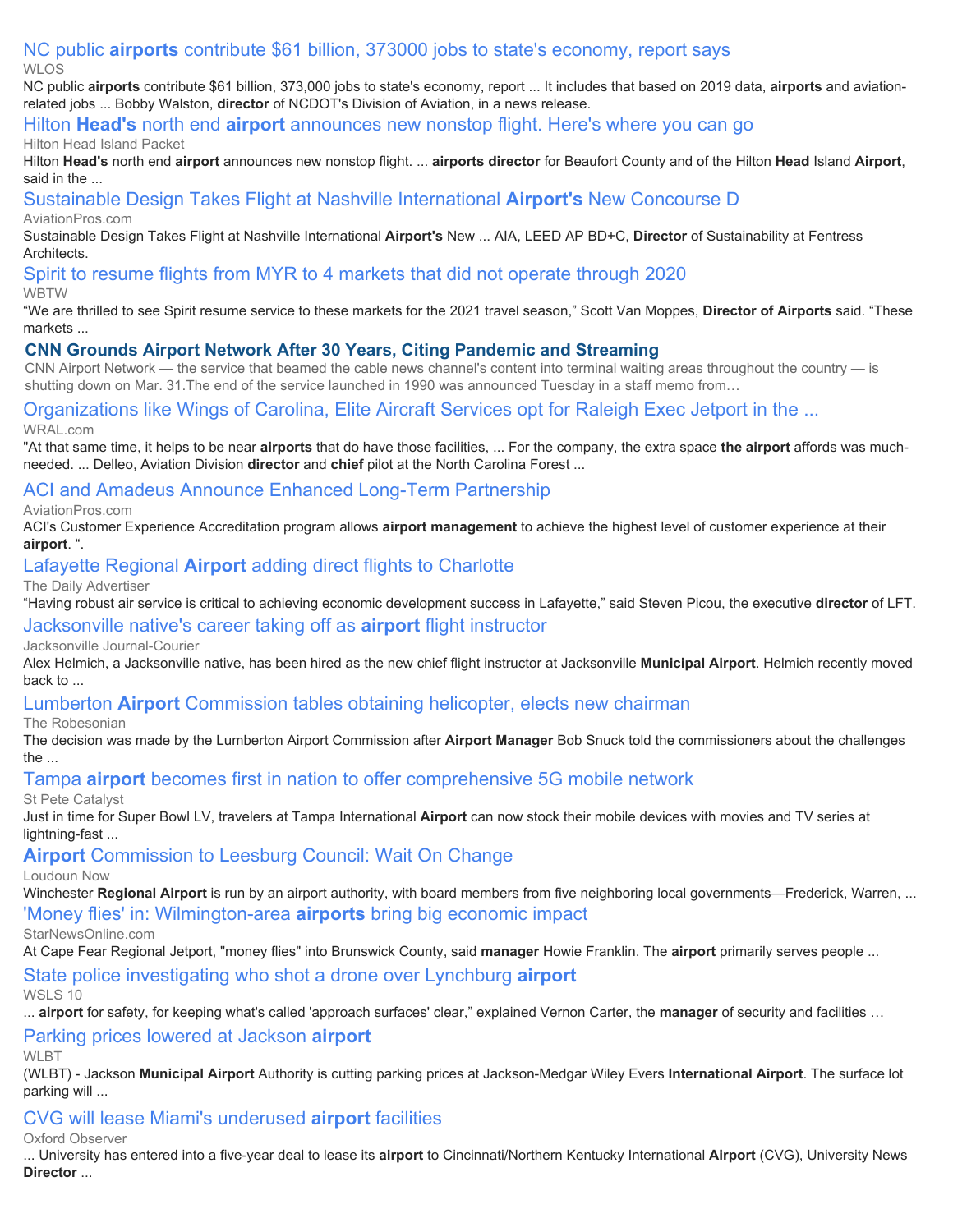#### **[Airport](https://www.google.com/url?rct=j&sa=t&url=https://www.ajc.com/news/business/airport-to-rent-out-former-training-center-to-atlanta-fire-rescue/UVNQ73H3WJEIXKWZKZN6KMHTVQ/&ct=ga&cd=CAEYAioTNjYzNDg3NjgxNzYyODI1MjY4NjIcOGVjYjY3MWRlZmVkNjgxZTpjb206ZW46VVM6Ug&usg=AFQjCNElSnX4R6ZdPTk5aEuWfzLC3kDT8Q)** [to rent out former training center to Atlanta Fire Rescue](https://www.google.com/url?rct=j&sa=t&url=https://www.ajc.com/news/business/airport-to-rent-out-former-training-center-to-atlanta-fire-rescue/UVNQ73H3WJEIXKWZKZN6KMHTVQ/&ct=ga&cd=CAEYAioTNjYzNDg3NjgxNzYyODI1MjY4NjIcOGVjYjY3MWRlZmVkNjgxZTpjb206ZW46VVM6Ug&usg=AFQjCNElSnX4R6ZdPTk5aEuWfzLC3kDT8Q)

Atlanta Journal Constitution

Hartsfield-Jackson General **Manager** John Selden said at a city council committee meeting Wednesday that the Boeing facility "has a huge area for the ...

#### [Myrtle Beach](https://www.google.com/url?rct=j&sa=t&url=https://www.wmbfnews.com/2021/02/11/myrtle-beach-airport-announces-new-nonstop-flight-grand-strand-ohio/&ct=ga&cd=CAEYACoUMTQ1NTE3ODgyODgwNzU5MzgyNjMyHDE0ODBmMGNhZjliMjExMmU6Y29tOmVuOlVTOlI&usg=AFQjCNFFKFTieb78B5vC-KOGpK-m-BvTjA) **[airport](https://www.google.com/url?rct=j&sa=t&url=https://www.wmbfnews.com/2021/02/11/myrtle-beach-airport-announces-new-nonstop-flight-grand-strand-ohio/&ct=ga&cd=CAEYACoUMTQ1NTE3ODgyODgwNzU5MzgyNjMyHDE0ODBmMGNhZjliMjExMmU6Y29tOmVuOlVTOlI&usg=AFQjCNFFKFTieb78B5vC-KOGpK-m-BvTjA)** [announces new nonstop flight from Grand Strand to Ohio](https://www.google.com/url?rct=j&sa=t&url=https://www.wmbfnews.com/2021/02/11/myrtle-beach-airport-announces-new-nonstop-flight-grand-strand-ohio/&ct=ga&cd=CAEYACoUMTQ1NTE3ODgyODgwNzU5MzgyNjMyHDE0ODBmMGNhZjliMjExMmU6Y29tOmVuOlVTOlI&usg=AFQjCNFFKFTieb78B5vC-KOGpK-m-BvTjA)

#### WMBF

Myrtle Beach airport announces new nonstop flight from Grand Strand to ... travel between Akron-Canton and Myrtle Beach," said **Director of Airports** ...

[Hartsfield-Jackson to sign secret shoppers contract](https://www.google.com/url?rct=j&sa=t&url=https://www.ajc.com/news/business/hartsfield-jackson-to-sign-secret-shoppers-contract/D6W72MO5EVGGZDPY5FZWWDBC4Q/&ct=ga&cd=CAEYAioUMTE0NDM1NTE0NDM3MjM3NzE3MzIyHDhlY2I2NzFkZWZlZDY4MWU6Y29tOmVuOlVTOlI&usg=AFQjCNH5NS8Mkch_PUNRn1VKTklJfNY9XQ)

#### Atlanta Journal Constitution

The **airport's** last secret shopper contract expired in 2019. Hartsfield-Jackson General **Manager** John Selden said during a city council committee ...

[Savannah/Hilton](https://www.google.com/url?rct=j&sa=t&url=https://www.wtoc.com/2021/02/02/savannahhilton-head-international-airport-adds-two-more-nonstop-flights-florida/&ct=ga&cd=CAEYASoUMTAyNjc0MzgyMjQ3OTkyODU5ODAyHDE0ODBmMGNhZjliMjExMmU6Y29tOmVuOlVTOlI&usg=AFQjCNF2N7F6JmN8nTtw-j9gmLPq4FbJ8A) **[Head](https://www.google.com/url?rct=j&sa=t&url=https://www.wtoc.com/2021/02/02/savannahhilton-head-international-airport-adds-two-more-nonstop-flights-florida/&ct=ga&cd=CAEYASoUMTAyNjc0MzgyMjQ3OTkyODU5ODAyHDE0ODBmMGNhZjliMjExMmU6Y29tOmVuOlVTOlI&usg=AFQjCNF2N7F6JmN8nTtw-j9gmLPq4FbJ8A)** [International](https://www.google.com/url?rct=j&sa=t&url=https://www.wtoc.com/2021/02/02/savannahhilton-head-international-airport-adds-two-more-nonstop-flights-florida/&ct=ga&cd=CAEYASoUMTAyNjc0MzgyMjQ3OTkyODU5ODAyHDE0ODBmMGNhZjliMjExMmU6Y29tOmVuOlVTOlI&usg=AFQjCNF2N7F6JmN8nTtw-j9gmLPq4FbJ8A) **[Airport](https://www.google.com/url?rct=j&sa=t&url=https://www.wtoc.com/2021/02/02/savannahhilton-head-international-airport-adds-two-more-nonstop-flights-florida/&ct=ga&cd=CAEYASoUMTAyNjc0MzgyMjQ3OTkyODU5ODAyHDE0ODBmMGNhZjliMjExMmU6Y29tOmVuOlVTOlI&usg=AFQjCNF2N7F6JmN8nTtw-j9gmLPq4FbJ8A)** [adds two more nonstop flights to Florida](https://www.google.com/url?rct=j&sa=t&url=https://www.wtoc.com/2021/02/02/savannahhilton-head-international-airport-adds-two-more-nonstop-flights-florida/&ct=ga&cd=CAEYASoUMTAyNjc0MzgyMjQ3OTkyODU5ODAyHDE0ODBmMGNhZjliMjExMmU6Y29tOmVuOlVTOlI&usg=AFQjCNF2N7F6JmN8nTtw-j9gmLPq4FbJ8A)

#### **WTOC**

SAVANNAH, Ga. (WTOC) - Silver Airways will soon offer nonstop flights from Tampa and Ft. Lauderdale to Savannah/Hilton **Head** International **Airport**.

#### [Shreveport Regional](https://www.google.com/url?rct=j&sa=t&url=https://www.shreveporttimes.com/story/news/local/2021/02/12/shreveport-regional-airport-passenger-traffic-drops-more-than-half/6736848002/&ct=ga&cd=CAEYASoTMzkwMzkwMTIzMzYxNzk0MjcxMDIcOGVjYjY3MWRlZmVkNjgxZTpjb206ZW46VVM6Ug&usg=AFQjCNF4Y46w3_zRh-JSDmbWGitDdw0-ew) **[Airport](https://www.google.com/url?rct=j&sa=t&url=https://www.shreveporttimes.com/story/news/local/2021/02/12/shreveport-regional-airport-passenger-traffic-drops-more-than-half/6736848002/&ct=ga&cd=CAEYASoTMzkwMzkwMTIzMzYxNzk0MjcxMDIcOGVjYjY3MWRlZmVkNjgxZTpjb206ZW46VVM6Ug&usg=AFQjCNF4Y46w3_zRh-JSDmbWGitDdw0-ew)** [sees passenger traffic cut by more than half in 2020](https://www.google.com/url?rct=j&sa=t&url=https://www.shreveporttimes.com/story/news/local/2021/02/12/shreveport-regional-airport-passenger-traffic-drops-more-than-half/6736848002/&ct=ga&cd=CAEYASoTMzkwMzkwMTIzMzYxNzk0MjcxMDIcOGVjYjY3MWRlZmVkNjgxZTpjb206ZW46VVM6Ug&usg=AFQjCNF4Y46w3_zRh-JSDmbWGitDdw0-ew)

Shreveport Times

"We had far fewer seats available in 2020 than we did in 2019,'' Shreveport Regional **Airport** Marketing and Public Relations **Manager** Mark Crawford ...

#### [Miami-Dade mayor fires](https://www.google.com/url?rct=j&sa=t&url=https://www.miamiherald.com/news/local/community/miami-dade/article249219285.html&ct=ga&cd=CAEYAioUMTEzMjA0NzA3MzQ0MTg5NzIwMzAyHDE0ODBmMGNhZjliMjExMmU6Y29tOmVuOlVTOlI&usg=AFQjCNFUvNSnky_snM8zGc6sHfUnKEpiLA) **[airport](https://www.google.com/url?rct=j&sa=t&url=https://www.miamiherald.com/news/local/community/miami-dade/article249219285.html&ct=ga&cd=CAEYAioUMTEzMjA0NzA3MzQ0MTg5NzIwMzAyHDE0ODBmMGNhZjliMjExMmU6Y29tOmVuOlVTOlI&usg=AFQjCNFUvNSnky_snM8zGc6sHfUnKEpiLA)** [company targeted for poor working conditions](https://www.google.com/url?rct=j&sa=t&url=https://www.miamiherald.com/news/local/community/miami-dade/article249219285.html&ct=ga&cd=CAEYAioUMTEzMjA0NzA3MzQ0MTg5NzIwMzAyHDE0ODBmMGNhZjliMjExMmU6Y29tOmVuOlVTOlI&usg=AFQjCNFUvNSnky_snM8zGc6sHfUnKEpiLA)

Miami Herald

Levine Cava informed Eulen America that its contract at Miami International **Airport** would terminate on Aug. 12, exercising her power as the **chief** ...

#### [Morgantown Municipal](https://www.google.com/url?rct=j&sa=t&url=https://www.wvnews.com/news/wvnews/morgantown-municipal-airport-beginning-next-phase-of-runway-extension-project-construction-expected-to-begin-in/article_5da2b443-afe7-5f57-ac92-a2d7ce6c58e7.html&ct=ga&cd=CAEYACoTNjMwMTk4ODEwOTEzNjY5MzE5MjIcOGVjYjY3MWRlZmVkNjgxZTpjb206ZW46VVM6Ug&usg=AFQjCNE_XnlIC7GC244BJeFyBJjBftgtWg) **[Airport](https://www.google.com/url?rct=j&sa=t&url=https://www.wvnews.com/news/wvnews/morgantown-municipal-airport-beginning-next-phase-of-runway-extension-project-construction-expected-to-begin-in/article_5da2b443-afe7-5f57-ac92-a2d7ce6c58e7.html&ct=ga&cd=CAEYACoTNjMwMTk4ODEwOTEzNjY5MzE5MjIcOGVjYjY3MWRlZmVkNjgxZTpjb206ZW46VVM6Ug&usg=AFQjCNE_XnlIC7GC244BJeFyBJjBftgtWg)** [beginning next phase of runway extension project; construction ...](https://www.google.com/url?rct=j&sa=t&url=https://www.wvnews.com/news/wvnews/morgantown-municipal-airport-beginning-next-phase-of-runway-extension-project-construction-expected-to-begin-in/article_5da2b443-afe7-5f57-ac92-a2d7ce6c58e7.html&ct=ga&cd=CAEYACoTNjMwMTk4ODEwOTEzNjY5MzE5MjIcOGVjYjY3MWRlZmVkNjgxZTpjb206ZW46VVM6Ug&usg=AFQjCNE_XnlIC7GC244BJeFyBJjBftgtWg)

WV News

Jonathan Vrabel, **airport director**, said that the reason for extending the runway is primarily a safety issue. "Obviously, our runway is too short for much of ...

#### [Delta to launch new nonstop flight daily from Myrtle Beach](https://www.google.com/url?rct=j&sa=t&url=https://www.postandcourier.com/myrtle-beach/news/delta-to-launch-new-nonstop-flight-daily-from-myrtle-beach/article_6c3643a6-6c6f-11eb-83ae-37d56e3aac9d.html&ct=ga&cd=CAEYACoTNDYzMjkwNDcwODQ0MDM0MDc0MzIcMTQ4MGYwY2FmOWIyMTEyZTpjb206ZW46VVM6Ug&usg=AFQjCNF3qgINdVADwbwfDIt_jkw0rGUGdg)

Charleston Post Courier

The new service is "wonderful news for the Grand Strand," said Scott Van Moppes, **director of airports**. "Minneapolis/St. Paul International Airport is a ...

#### [Flying taxis to hit the skies in 2024](https://www.google.com/url?rct=j&sa=t&url=https://www.rt.com/business/515376-flying-taxis-hit-skies/&ct=ga&cd=CAEYASoUMTI0ODg1NTU2OTkxMDcyMzA3MzkyHDE0ODBmMGNhZjliMjExMmU6Y29tOmVuOlVTOlI&usg=AFQjCNEI75wASZKXxuDAcgRhSetyfL1hng)

RT And the promise is great. "It's pretty incredible to think how big this market can be," the co-founder and co-**chief** executive of Archer, Adam Goldstein, ...

#### **[Airport](https://www.google.com/url?rct=j&sa=t&url=https://www.yoursun.com/charlotte/news/airport-authority-tries-to-cool-the-heat-on-fight-over-privatizing-airport/article_29e72bf8-664f-11eb-b2cc-531405909e9d.html&ct=ga&cd=CAEYAioUMTE0MDQzNTc5NzY5NTMyMDk1OTMyHDhlY2I2NzFkZWZlZDY4MWU6Y29tOmVuOlVTOlI&usg=AFQjCNE6qwgbPMVojRd-2iEdfnfFLbLoTw)** [authority tries to cool the heat on fight over privatizing](https://www.google.com/url?rct=j&sa=t&url=https://www.yoursun.com/charlotte/news/airport-authority-tries-to-cool-the-heat-on-fight-over-privatizing-airport/article_29e72bf8-664f-11eb-b2cc-531405909e9d.html&ct=ga&cd=CAEYAioUMTE0MDQzNTc5NzY5NTMyMDk1OTMyHDhlY2I2NzFkZWZlZDY4MWU6Y29tOmVuOlVTOlI&usg=AFQjCNE6qwgbPMVojRd-2iEdfnfFLbLoTw) **[airport](https://www.google.com/url?rct=j&sa=t&url=https://www.yoursun.com/charlotte/news/airport-authority-tries-to-cool-the-heat-on-fight-over-privatizing-airport/article_29e72bf8-664f-11eb-b2cc-531405909e9d.html&ct=ga&cd=CAEYAioUMTE0MDQzNTc5NzY5NTMyMDk1OTMyHDhlY2I2NzFkZWZlZDY4MWU6Y29tOmVuOlVTOlI&usg=AFQjCNE6qwgbPMVojRd-2iEdfnfFLbLoTw)**

yoursun.com

**Airport** Authority commissioners are reluctant to incite a court battle with ... City **Manager** Greg Murray, or between Vasey and the office of state Rep.

[Health threat of leaded airplane gas is weighed nationally as flights rise at Orlando's downtown ...](https://www.google.com/url?rct=j&sa=t&url=https://www.orlandosentinel.com/news/environment/os-prem-orlando-executive-airport-leaded-gas-20210131-mxwjfpf3gzekrhpd5deq6kqn4i-story.html&ct=ga&cd=CAEYACoTODM2NzYwMTUyMTIwMjc2MjczNjIcMTQ4MGYwY2FmOWIyMTEyZTpjb206ZW46VVM6Ug&usg=AFQjCNElfmrgYBayZh5w5FFG6JEnfdlsPg)

#### Orlando Sentinel

The authority runs one of the nation's busiest **airports**, Orlando International, in south ... Pritchett **heads** the department of aerospace engineering at the ...

## **2021 AAAE/SEC-AAAE Finance & Administration Conference**

## **AAAE has made this a virtual event.**

## **Click here for details**

**<https://www.aaae.org/aaae/FinAd/Default.aspx>**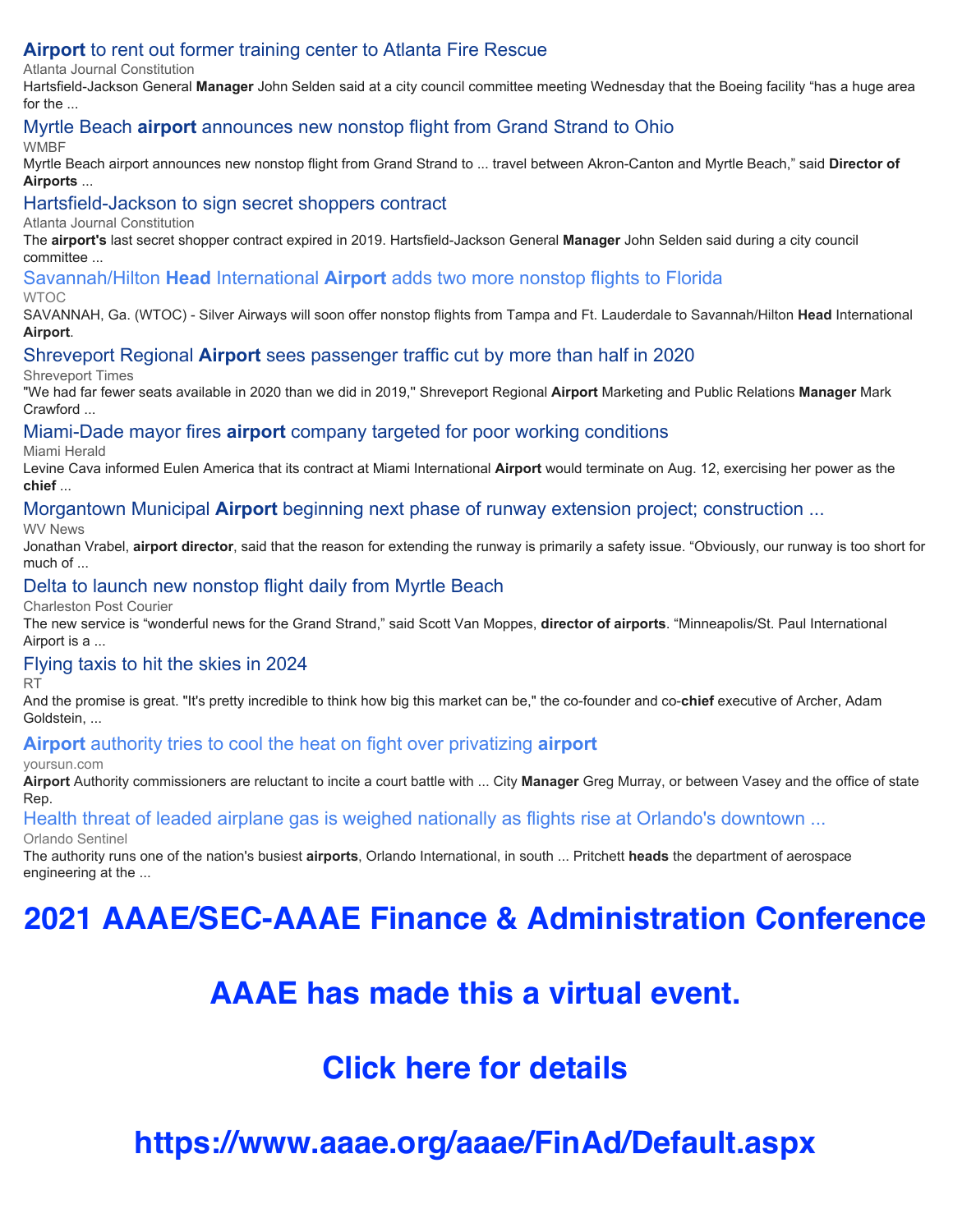#### [Coastal Carolina Regional](https://www.google.com/url?rct=j&sa=t&url=https://www.carolinacoastonline.com/news_times/article_db4fc54e-72ca-11eb-9b63-2783b06d0f55.html&ct=ga&cd=CAEYACoUMTY0MDIyMDQwMDcyMzU4OTg2ODIyHDE0ODBmMGNhZjliMjExMmU6Y29tOmVuOlVTOlI&usg=AFQjCNENCPI1eL7l-0t7ksI7oVGyEEMNLQ) **[Airport](https://www.google.com/url?rct=j&sa=t&url=https://www.carolinacoastonline.com/news_times/article_db4fc54e-72ca-11eb-9b63-2783b06d0f55.html&ct=ga&cd=CAEYACoUMTY0MDIyMDQwMDcyMzU4OTg2ODIyHDE0ODBmMGNhZjliMjExMmU6Y29tOmVuOlVTOlI&usg=AFQjCNENCPI1eL7l-0t7ksI7oVGyEEMNLQ)** [pursuing grant to add direct flights from DC area](https://www.google.com/url?rct=j&sa=t&url=https://www.carolinacoastonline.com/news_times/article_db4fc54e-72ca-11eb-9b63-2783b06d0f55.html&ct=ga&cd=CAEYACoUMTY0MDIyMDQwMDcyMzU4OTg2ODIyHDE0ODBmMGNhZjliMjExMmU6Y29tOmVuOlVTOlI&usg=AFQjCNENCPI1eL7l-0t7ksI7oVGyEEMNLQ)

Carolinacoastonline

... that has been limited as a result of COVID-19," **Airport Director** Andy Shorter said. "Grants like these that focus on smaller **airports**' economic health, ...

#### [Florida to benefit from eVTOL vertiports network following new partnership](https://www.google.com/url?rct=j&sa=t&url=https://www.internationalairportreview.com/news/153349/florida-evtol-vertiports-network-partnership/&ct=ga&cd=CAEYACoUMTUxMDgzODg2MjA2NzM0ODY4NTAyHDE0ODBmMGNhZjliMjExMmU6Y29tOmVuOlVTOlI&usg=AFQjCNF9EytyfV__f8KXwY0hAKbeNMMdFA)

International Airport Review

said Luis Alvargonzalez, Ferrovial **Airports**' Corporate Development **Director**. The vertiport infrastructure emphasises sustainability and efficiency, ...

#### [JetBlue to add daily flights from Charleston International](https://www.google.com/url?rct=j&sa=t&url=https://www.counton2.com/news/local-news/charleston-county-news/jetblue-to-begin-daily-flights-from-charleston-international-airport-to-new-yorks-laguardia-airport-this-summer/&ct=ga&cd=CAEYACoUMTIzMzI3NzA3MjMyMTU3ODUyODYyHDE0ODBmMGNhZjliMjExMmU6Y29tOmVuOlVTOlI&usg=AFQjCNE0AZM22WwOuf00RjV0I5NVMK1mIA) **[Airport](https://www.google.com/url?rct=j&sa=t&url=https://www.counton2.com/news/local-news/charleston-county-news/jetblue-to-begin-daily-flights-from-charleston-international-airport-to-new-yorks-laguardia-airport-this-summer/&ct=ga&cd=CAEYACoUMTIzMzI3NzA3MjMyMTU3ODUyODYyHDE0ODBmMGNhZjliMjExMmU6Y29tOmVuOlVTOlI&usg=AFQjCNE0AZM22WwOuf00RjV0I5NVMK1mIA)** [to New York's LaGuardia](https://www.google.com/url?rct=j&sa=t&url=https://www.counton2.com/news/local-news/charleston-county-news/jetblue-to-begin-daily-flights-from-charleston-international-airport-to-new-yorks-laguardia-airport-this-summer/&ct=ga&cd=CAEYACoUMTIzMzI3NzA3MjMyMTU3ODUyODYyHDE0ODBmMGNhZjliMjExMmU6Y29tOmVuOlVTOlI&usg=AFQjCNE0AZM22WwOuf00RjV0I5NVMK1mIA) **[Airport](https://www.google.com/url?rct=j&sa=t&url=https://www.counton2.com/news/local-news/charleston-county-news/jetblue-to-begin-daily-flights-from-charleston-international-airport-to-new-yorks-laguardia-airport-this-summer/&ct=ga&cd=CAEYACoUMTIzMzI3NzA3MjMyMTU3ODUyODYyHDE0ODBmMGNhZjliMjExMmU6Y29tOmVuOlVTOlI&usg=AFQjCNE0AZM22WwOuf00RjV0I5NVMK1mIA)** [...](https://www.google.com/url?rct=j&sa=t&url=https://www.counton2.com/news/local-news/charleston-county-news/jetblue-to-begin-daily-flights-from-charleston-international-airport-to-new-yorks-laguardia-airport-this-summer/&ct=ga&cd=CAEYACoUMTIzMzI3NzA3MjMyMTU3ODUyODYyHDE0ODBmMGNhZjliMjExMmU6Y29tOmVuOlVTOlI&usg=AFQjCNE0AZM22WwOuf00RjV0I5NVMK1mIA) WCBD News 2

Elliott Summey, **director of airports** for the Charleston County Aviation Authority, said JetBlue's decision to add daily service to New York's LaGuardia ...

## McFarland Johnson Expands Office in Southeast

**Binghamton, NY – February 18, 2021 -** McFarland Johnson (MJ), a 100% employee-owned planning, engineering, and construction services firm, is pleased to announce its continued expansion in the Southeast.

To better serve our growing practice in Florida, we are excited to announce our new larger Jacksonville, FL office located in the heart of Jacksonville Beach. This office will continue to serve our Aviation division throughout Florida and the Southeast with planning, engineering, and environmental services.

Joining our expanded Jacksonville office is Airport Engineer Amanda Sheridan, PE. Amanda's 6 years of aviation industry engineering experience has involved numerous airside and landside projects throughout the Southeast and Mid-Atlantic at both general aviation and commercial service airports since graduating from State University of New York at Buffalo. Her project management experience includes design and inspection of runways, taxiway's, aprons, and roadways for projects in Florida and the Southeast. In addition to serving as Project Manager for projects in Florida, Amanda has successfully led multi-discipline design teams and she has extensive experience with FAA and FDOT requirements. Amanda will serve clients throughout Florida and the Southeast with their engineering needs.

#### [Orlando International](https://www.google.com/url?rct=j&sa=t&url=https://www.aviationpros.com/gse/gse-technology/press-release/21211347/adb-safegate-orlando-international-airport-contracts-with-aero-bridgeworks-and-adb-safegate-to-boost-gate-performance&ct=ga&cd=CAEYAioUMTMzOTkzMjQxNjg4NjMwMTUzMzUyHDE0ODBmMGNhZjliMjExMmU6Y29tOmVuOlVTOlI&usg=AFQjCNH9vfuqBxGNkTFJT_hXb9mY1MIWWg) **[Airport](https://www.google.com/url?rct=j&sa=t&url=https://www.aviationpros.com/gse/gse-technology/press-release/21211347/adb-safegate-orlando-international-airport-contracts-with-aero-bridgeworks-and-adb-safegate-to-boost-gate-performance&ct=ga&cd=CAEYAioUMTMzOTkzMjQxNjg4NjMwMTUzMzUyHDE0ODBmMGNhZjliMjExMmU6Y29tOmVuOlVTOlI&usg=AFQjCNH9vfuqBxGNkTFJT_hXb9mY1MIWWg)** [Contracts with AERO BridgeWorks and ADB SAFEGATE to Boost ...](https://www.google.com/url?rct=j&sa=t&url=https://www.aviationpros.com/gse/gse-technology/press-release/21211347/adb-safegate-orlando-international-airport-contracts-with-aero-bridgeworks-and-adb-safegate-to-boost-gate-performance&ct=ga&cd=CAEYAioUMTMzOTkzMjQxNjg4NjMwMTUzMzUyHDE0ODBmMGNhZjliMjExMmU6Y29tOmVuOlVTOlI&usg=AFQjCNH9vfuqBxGNkTFJT_hXb9mY1MIWWg)

AviationPros.com

ADB SAFEGATE will also deliver its SafeControl Apron **Management** solution at MCO. SAM automates the docking process by connecting the Safedock ...

#### [Ormond Beach considering next steps for River Bend Golf Course](https://www.google.com/url?rct=j&sa=t&url=https://www.ormondbeachobserver.com/article/ormond-beach-considering-next-steps-for-river-bend-golf-course&ct=ga&cd=CAEYBSoUMTU2MDY2MDcwMTg1NDAxMTU5NjEyHDE0ODBmMGNhZjliMjExMmU6Y29tOmVuOlVTOlI&usg=AFQjCNEPAGzbQvV2Mu6wLsEtgnK3cFsIdg)

Ormond Beach Observer

City Economic Development **Director** Brian Rademacher estimated the ... a municipal golf course on **airport** property versus running one in general.

#### [Spirit Airlines to offer nonstop flights from Louisville to Los Angeles, other major cities](https://www.google.com/url?rct=j&sa=t&url=https://www.whas11.com/article/travel/louisville-spirit-airlines-florida-las-vegas-los-angeles/417-e242700b-296c-43e0-8ef8-5260d69b2793&ct=ga&cd=CAEYACoTOTIzMTAxMjg1NjQ0NjQyMDMxNDIcMTQ4MGYwY2FmOWIyMTEyZTpjb206ZW46VVM6Ug&usg=AFQjCNFANcF597gpO46ixaoqcxAa5PgvQA)

WHAS11.com

... Dan Mann, executive **director** of the Louisville Regional **Airport** Authority. ... RELATED: TSA to enforce masks at **airports**, planes and transportation ...

#### [How Charlotte's Economy Has Grown Alongside Its](https://www.google.com/url?rct=j&sa=t&url=https://www.charlottemagazine.com/how-charlottes-economy-has-grown-alongside-its-airport/&ct=ga&cd=CAEYASoTNjE5NDQ3MjcwMTY3NDkzOTE4MTIaMTJjMzA5N2VkNzU0OWY3ZTpjb206ZW46VVM&usg=AFQjCNFXCoAOIcrekYxs6UgdcUr1Skg_gA) **[Airport](https://www.google.com/url?rct=j&sa=t&url=https://www.charlottemagazine.com/how-charlottes-economy-has-grown-alongside-its-airport/&ct=ga&cd=CAEYASoTNjE5NDQ3MjcwMTY3NDkzOTE4MTIaMTJjMzA5N2VkNzU0OWY3ZTpjb206ZW46VVM&usg=AFQjCNFXCoAOIcrekYxs6UgdcUr1Skg_gA)**

Charlotte magazine

→ It was renamed again, to Douglas **Municipal Airport**—in honor of former Mayor Ben Douglas, who led the effort to bring commercial aviation to the city ...

#### [Way back when, Reagan National was among busiest](https://www.google.com/url?rct=j&sa=t&url=https://www.insidenova.com/news/transportation/way-back-when-reagan-national-was-among-busiest-airports-in-world/article_1a252bca-753b-11eb-8f7b-7bd4fb463626.html&ct=ga&cd=CAEYAioTNjE5NDQ3MjcwMTY3NDkzOTE4MTIaMTJjMzA5N2VkNzU0OWY3ZTpjb206ZW46VVM&usg=AFQjCNHfxsFB4TZ9u7EvmfsChGmztZtmtQ) **[airports in world](https://www.google.com/url?rct=j&sa=t&url=https://www.insidenova.com/news/transportation/way-back-when-reagan-national-was-among-busiest-airports-in-world/article_1a252bca-753b-11eb-8f7b-7bd4fb463626.html&ct=ga&cd=CAEYAioTNjE5NDQ3MjcwMTY3NDkzOTE4MTIaMTJjMzA5N2VkNzU0OWY3ZTpjb206ZW46VVM&usg=AFQjCNHfxsFB4TZ9u7EvmfsChGmztZtmtQ)**

Inside NoVA

In 2019, what is now known as Hartsfield-Jackson **International Airport** recorded a passenger count of 110.5 million to mark its 22nd year as the world's ...

#### [Commission picks finalists for art in Clinton National](https://www.google.com/url?rct=j&sa=t&url=https://www.arkansasonline.com/news/2021/feb/24/commission-picks-finalists-for-art-in-clinton/%3Fbusiness&ct=ga&cd=CAEYBSoUMTgzMzI3MDcxOTg5MDY0Njg5ODEyGjEyYzMwOTdlZDc1NDlmN2U6Y29tOmVuOlVT&usg=AFQjCNHxXISo_LsXjxa2KSnKYRh44Gwm8A)

Arkansas Online

The effort is part of the Art in Airport program, conceived by Meredith Catlett, a past member of the Little Rock **Municipal Airport** Commission, to install ...

#### [Dare](https://www.google.com/url?rct=j&sa=t&url=https://www.outerbanksvoice.com/2021/02/25/dare-county-airport-to-get-2-7m-for-improvements/&ct=ga&cd=CAEYAioTNzUyNTgwNzIxNjYyMDM2ODUxMjIaMTJjMzA5N2VkNzU0OWY3ZTpjb206ZW46VVM&usg=AFQjCNFcPOYdVqVlzm0e5c1p3QYZy9BeyQ) **[County Airport](https://www.google.com/url?rct=j&sa=t&url=https://www.outerbanksvoice.com/2021/02/25/dare-county-airport-to-get-2-7m-for-improvements/&ct=ga&cd=CAEYAioTNzUyNTgwNzIxNjYyMDM2ODUxMjIaMTJjMzA5N2VkNzU0OWY3ZTpjb206ZW46VVM&usg=AFQjCNFcPOYdVqVlzm0e5c1p3QYZy9BeyQ)** [to get \\$2.7M for improvements](https://www.google.com/url?rct=j&sa=t&url=https://www.outerbanksvoice.com/2021/02/25/dare-county-airport-to-get-2-7m-for-improvements/&ct=ga&cd=CAEYAioTNzUyNTgwNzIxNjYyMDM2ODUxMjIaMTJjMzA5N2VkNzU0OWY3ZTpjb206ZW46VVM&usg=AFQjCNFcPOYdVqVlzm0e5c1p3QYZy9BeyQ)

The Outer Banks Voice

The North Carolina Board of Transportation has approved a \$2.7 million grant for the Dare County **Regional Airport** as part of almost \$10 million in ...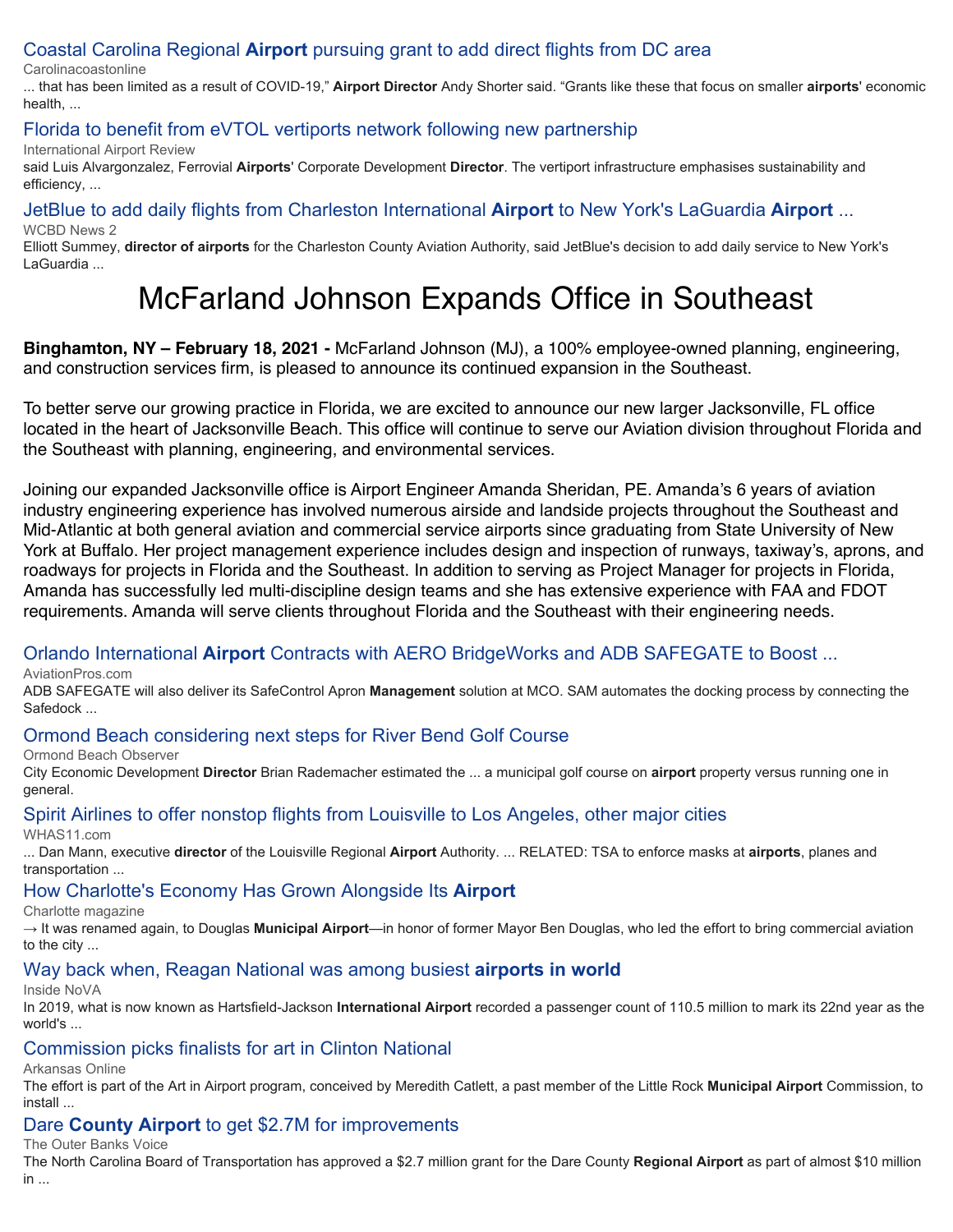# **Getting Back to Normal!**

## **Join us for the 2021 In-Person SEC-AAAE Annual Conference**

## **March 27-30, 2021**

## **Savannah, Georgia**

## **<https://www.secaaae2021.com/>**

#### [Study finds TN](https://www.google.com/url?rct=j&sa=t&url=https://www.wsmv.com/news/tennessee/study-finds-airports-contribute-40-billion-to-state-s-economy/article_5f784184-6632-11eb-b5bc-4f5bdcff3d36.html&ct=ga&cd=CAEYAioUMTQxMDY5NDQ3ODk0ODkyNDg1NTAyHDE0ODBmMGNhZjliMjExMmU6Y29tOmVuOlVTOlI&usg=AFQjCNGIJebkenfWC2lUJVzRxCZWufwX7Q) **[airports](https://www.google.com/url?rct=j&sa=t&url=https://www.wsmv.com/news/tennessee/study-finds-airports-contribute-40-billion-to-state-s-economy/article_5f784184-6632-11eb-b5bc-4f5bdcff3d36.html&ct=ga&cd=CAEYAioUMTQxMDY5NDQ3ODk0ODkyNDg1NTAyHDE0ODBmMGNhZjliMjExMmU6Y29tOmVuOlVTOlI&usg=AFQjCNGIJebkenfWC2lUJVzRxCZWufwX7Q)** [contribute \\$40 billion to state's economy](https://www.google.com/url?rct=j&sa=t&url=https://www.wsmv.com/news/tennessee/study-finds-airports-contribute-40-billion-to-state-s-economy/article_5f784184-6632-11eb-b5bc-4f5bdcff3d36.html&ct=ga&cd=CAEYAioUMTQxMDY5NDQ3ODk0ODkyNDg1NTAyHDE0ODBmMGNhZjliMjExMmU6Y29tOmVuOlVTOlI&usg=AFQjCNGIJebkenfWC2lUJVzRxCZWufwX7Q)

WSMV Nashville

"A safe, secure, efficient, and resilient aviation system is essential to our state's physical, economic, and social health," said Michelle Frazier, **Director** ...

#### [Hartsfield-Jackson and USO Georgia to Celebrate USO 80th Anniversary](https://www.google.com/url?rct=j&sa=t&url=https://www.aviationpros.com/airports/press-release/21208778/hartsfieldjackson-atlanta-international-airport-atl-hartsfieldjackson-and-uso-georgia-to-celebrate-uso-80th-anniversary&ct=ga&cd=CAEYACoUMTE0MDQzNTc5NzY5NTMyMDk1OTMyHDhlY2I2NzFkZWZlZDY4MWU6Y29tOmVuOlVTOlI&usg=AFQjCNEF2_cQPaMO6ca9Guz_Ep-Wn_cYTw)

AviationPros.com

... how important the USO organization has been for military servicewomen and men and their families," said **Airport** General **Manager** John Selden.

#### [Asheville Regional](https://www.google.com/url?rct=j&sa=t&url=https://www.blueridgenow.com/story/news/2021/01/29/asheville-regional-airport-reports-2-b-economic-impact-wnc/4313282001/&ct=ga&cd=CAEYACoUMTQ4NTA5MTY5OTA3NjIyNjA5NjkyHDE0ODBmMGNhZjliMjExMmU6Y29tOmVuOlVTOlI&usg=AFQjCNHNy5vOdStUY7yrJfaUGCnC48rhYw) **[Airport](https://www.google.com/url?rct=j&sa=t&url=https://www.blueridgenow.com/story/news/2021/01/29/asheville-regional-airport-reports-2-b-economic-impact-wnc/4313282001/&ct=ga&cd=CAEYACoUMTQ4NTA5MTY5OTA3NjIyNjA5NjkyHDE0ODBmMGNhZjliMjExMmU6Y29tOmVuOlVTOlI&usg=AFQjCNHNy5vOdStUY7yrJfaUGCnC48rhYw)** [reports \\$2B economic impact in WNC](https://www.google.com/url?rct=j&sa=t&url=https://www.blueridgenow.com/story/news/2021/01/29/asheville-regional-airport-reports-2-b-economic-impact-wnc/4313282001/&ct=ga&cd=CAEYACoUMTQ4NTA5MTY5OTA3NjIyNjA5NjkyHDE0ODBmMGNhZjliMjExMmU6Y29tOmVuOlVTOlI&usg=AFQjCNHNy5vOdStUY7yrJfaUGCnC48rhYw)

BlueRidgeNow.com

... executive **director**, said in a news release announcing the findings. "This report from the Division of Aviation shows the significance of **the airport's** ...

#### [New permanent generator back-up system to be installed at Atlanta](https://www.google.com/url?rct=j&sa=t&url=https://www.cbs46.com/news/new-permanent-generator-back-up-system-to-be-installed-at-atlanta-airport/article_b954ec4a-7067-11eb-a582-830615b6c7d4.html&ct=ga&cd=CAEYASoUMTA5NjgyMjgwMTgyMTQxMjIzNTkyHDhlY2I2NzFkZWZlZDY4MWU6Y29tOmVuOlVTOlI&usg=AFQjCNFDxU8RI6D1CHoNqyiEHcGI0Pw8jQ) **[airport](https://www.google.com/url?rct=j&sa=t&url=https://www.cbs46.com/news/new-permanent-generator-back-up-system-to-be-installed-at-atlanta-airport/article_b954ec4a-7067-11eb-a582-830615b6c7d4.html&ct=ga&cd=CAEYASoUMTA5NjgyMjgwMTgyMTQxMjIzNTkyHDhlY2I2NzFkZWZlZDY4MWU6Y29tOmVuOlVTOlI&usg=AFQjCNFDxU8RI6D1CHoNqyiEHcGI0Pw8jQ)**

CBS46 News Atlanta

... and reliably as the world's busiest **airport**," John Selden, general **manager** of Hartsfield-Jackson Atlanta International **Airport** said in a statement.

#### [Hartsfield-Jackson](https://www.google.com/url?rct=j&sa=t&url=https://www.airport-technology.com/news/hartsfield-jackson-atlanta-airport-investment/&ct=ga&cd=CAEYACoTMTQyNjcyODkxMDQxMDAzMDA4MTIcOGVjYjY3MWRlZmVkNjgxZTpjb206ZW46VVM6Ug&usg=AFQjCNHczTJSOin0XB7x715HgRb8H9bNmw) **[Airport](https://www.google.com/url?rct=j&sa=t&url=https://www.airport-technology.com/news/hartsfield-jackson-atlanta-airport-investment/&ct=ga&cd=CAEYACoTMTQyNjcyODkxMDQxMDAzMDA4MTIcOGVjYjY3MWRlZmVkNjgxZTpjb206ZW46VVM6Ug&usg=AFQjCNHczTJSOin0XB7x715HgRb8H9bNmw)** [to receive \\$100m infrastructure investment](https://www.google.com/url?rct=j&sa=t&url=https://www.airport-technology.com/news/hartsfield-jackson-atlanta-airport-investment/&ct=ga&cd=CAEYACoTMTQyNjcyODkxMDQxMDAzMDA4MTIcOGVjYjY3MWRlZmVkNjgxZTpjb206ZW46VVM6Ug&usg=AFQjCNHczTJSOin0XB7x715HgRb8H9bNmw)

Airport Technology

Hartsfield-Jackson Atlanta International **Airport** general **manager** John Selden said: "This investment will not only benefit the City of Atlanta for the long ...

#### [WV man donates personal aircraft to Marshall](https://www.google.com/url?rct=j&sa=t&url=https://www.williamsondailynews.com/news/wv-man-donates-personal-aircraft-to-marshall-aviation-program/article_ab014afd-45c0-5f1c-aaf8-827255f7aa71.html&ct=ga&cd=CAEYAioUMTM3ODQ0MTU4MjE0ODQzMDIwOTkyHDhlY2I2NzFkZWZlZDY4MWU6Y29tOmVuOlVTOlI&usg=AFQjCNFWLfLt7UBhycBhV5lshEzPyqU4CQ) **[aviation](https://www.google.com/url?rct=j&sa=t&url=https://www.williamsondailynews.com/news/wv-man-donates-personal-aircraft-to-marshall-aviation-program/article_ab014afd-45c0-5f1c-aaf8-827255f7aa71.html&ct=ga&cd=CAEYAioUMTM3ODQ0MTU4MjE0ODQzMDIwOTkyHDhlY2I2NzFkZWZlZDY4MWU6Y29tOmVuOlVTOlI&usg=AFQjCNFWLfLt7UBhycBhV5lshEzPyqU4CQ)** [program](https://www.google.com/url?rct=j&sa=t&url=https://www.williamsondailynews.com/news/wv-man-donates-personal-aircraft-to-marshall-aviation-program/article_ab014afd-45c0-5f1c-aaf8-827255f7aa71.html&ct=ga&cd=CAEYAioUMTM3ODQ0MTU4MjE0ODQzMDIwOTkyHDhlY2I2NzFkZWZlZDY4MWU6Y29tOmVuOlVTOlI&usg=AFQjCNFWLfLt7UBhycBhV5lshEzPyqU4CQ)

Williamson Daily News

Daniel Ward, of Barboursville, a private pilot and retired **manager** at Marathon Petroleum, flew his Dakota Hawk one last time this month, from Ona ...

#### [Owensboro- Daviess](https://www.google.com/url?rct=j&sa=t&url=https://www.aviationpros.com/airports/news/21210588/owensboro-daviess-airport-board-moving-quickly-to-hire-new-director&ct=ga&cd=CAEYACoUMTg0MzYxODM5MTQ3NTkzNzc2NzIyHDE0ODBmMGNhZjliMjExMmU6Y29tOmVuOlVTOlI&usg=AFQjCNF9ZM2VyulQJ3MPYYF_1c66kLv4iA) **[Airport](https://www.google.com/url?rct=j&sa=t&url=https://www.aviationpros.com/airports/news/21210588/owensboro-daviess-airport-board-moving-quickly-to-hire-new-director&ct=ga&cd=CAEYACoUMTg0MzYxODM5MTQ3NTkzNzc2NzIyHDE0ODBmMGNhZjliMjExMmU6Y29tOmVuOlVTOlI&usg=AFQjCNF9ZM2VyulQJ3MPYYF_1c66kLv4iA)** [Board Moving Quickly to Hire New](https://www.google.com/url?rct=j&sa=t&url=https://www.aviationpros.com/airports/news/21210588/owensboro-daviess-airport-board-moving-quickly-to-hire-new-director&ct=ga&cd=CAEYACoUMTg0MzYxODM5MTQ3NTkzNzc2NzIyHDE0ODBmMGNhZjliMjExMmU6Y29tOmVuOlVTOlI&usg=AFQjCNF9ZM2VyulQJ3MPYYF_1c66kLv4iA) **[Director](https://www.google.com/url?rct=j&sa=t&url=https://www.aviationpros.com/airports/news/21210588/owensboro-daviess-airport-board-moving-quickly-to-hire-new-director&ct=ga&cd=CAEYACoUMTg0MzYxODM5MTQ3NTkzNzc2NzIyHDE0ODBmMGNhZjliMjExMmU6Y29tOmVuOlVTOlI&usg=AFQjCNF9ZM2VyulQJ3MPYYF_1c66kLv4iA)**

AviationPros.com

17—The Owensboro- Daviess County Regional **Airport's** board of **directors** hopes to hire a new **airport director** by April 6. The post became vacant ...

#### [Huntsville International](https://www.google.com/url?rct=j&sa=t&url=https://www.waff.com/2021/02/18/huntsville-international-airport-reward-frontline-workers-with-giveaway/&ct=ga&cd=CAEYASoTNTE5NTYzNzU0MDc2OTM4MTEwNzIcOGVjYjY3MWRlZmVkNjgxZTpjb206ZW46VVM6Ug&usg=AFQjCNHqveAndxkJ40uG2Sq70PFvVKDLow) **[Airport](https://www.google.com/url?rct=j&sa=t&url=https://www.waff.com/2021/02/18/huntsville-international-airport-reward-frontline-workers-with-giveaway/&ct=ga&cd=CAEYASoTNTE5NTYzNzU0MDc2OTM4MTEwNzIcOGVjYjY3MWRlZmVkNjgxZTpjb206ZW46VVM6Ug&usg=AFQjCNHqveAndxkJ40uG2Sq70PFvVKDLow)** [to reward frontline workers with giveaway](https://www.google.com/url?rct=j&sa=t&url=https://www.waff.com/2021/02/18/huntsville-international-airport-reward-frontline-workers-with-giveaway/&ct=ga&cd=CAEYASoTNTE5NTYzNzU0MDc2OTM4MTEwNzIcOGVjYjY3MWRlZmVkNjgxZTpjb206ZW46VVM6Ug&usg=AFQjCNHqveAndxkJ40uG2Sq70PFvVKDLow)

**WAFF** 

"Frontier Airlines serves our market with flights to sunny Orlando, Florida", said Jana Steen, PR **Manager** at Huntsville International **Airport**. "They have ...

#### [Roanoke](https://www.google.com/url?rct=j&sa=t&url=https://roanoke.com/business/local/roanoke-airport-commissioners-select-outside-consultants-for-key-projects/article_e8560dce-7087-11eb-97b5-6f6cb5557262.html&ct=ga&cd=CAEYACoUMTY1NzM5NTY5ODYzNTYzOTYyNDEyHDE0ODBmMGNhZjliMjExMmU6Y29tOmVuOlVTOlI&usg=AFQjCNE6ZQY0zDEoaAyeI1n23gWUulbaCg) **[airport](https://www.google.com/url?rct=j&sa=t&url=https://roanoke.com/business/local/roanoke-airport-commissioners-select-outside-consultants-for-key-projects/article_e8560dce-7087-11eb-97b5-6f6cb5557262.html&ct=ga&cd=CAEYACoUMTY1NzM5NTY5ODYzNTYzOTYyNDEyHDE0ODBmMGNhZjliMjExMmU6Y29tOmVuOlVTOlI&usg=AFQjCNE6ZQY0zDEoaAyeI1n23gWUulbaCg)** [commissioners select outside consultants for key projects](https://www.google.com/url?rct=j&sa=t&url=https://roanoke.com/business/local/roanoke-airport-commissioners-select-outside-consultants-for-key-projects/article_e8560dce-7087-11eb-97b5-6f6cb5557262.html&ct=ga&cd=CAEYACoUMTY1NzM5NTY5ODYzNTYzOTYyNDEyHDE0ODBmMGNhZjliMjExMmU6Y29tOmVuOlVTOlI&usg=AFQjCNE6ZQY0zDEoaAyeI1n23gWUulbaCg)

Roanoke Times

Soon after the two **airport executives** left, the commission named David Jeavons, **director** of finance and administration, as interim executive **director**, ...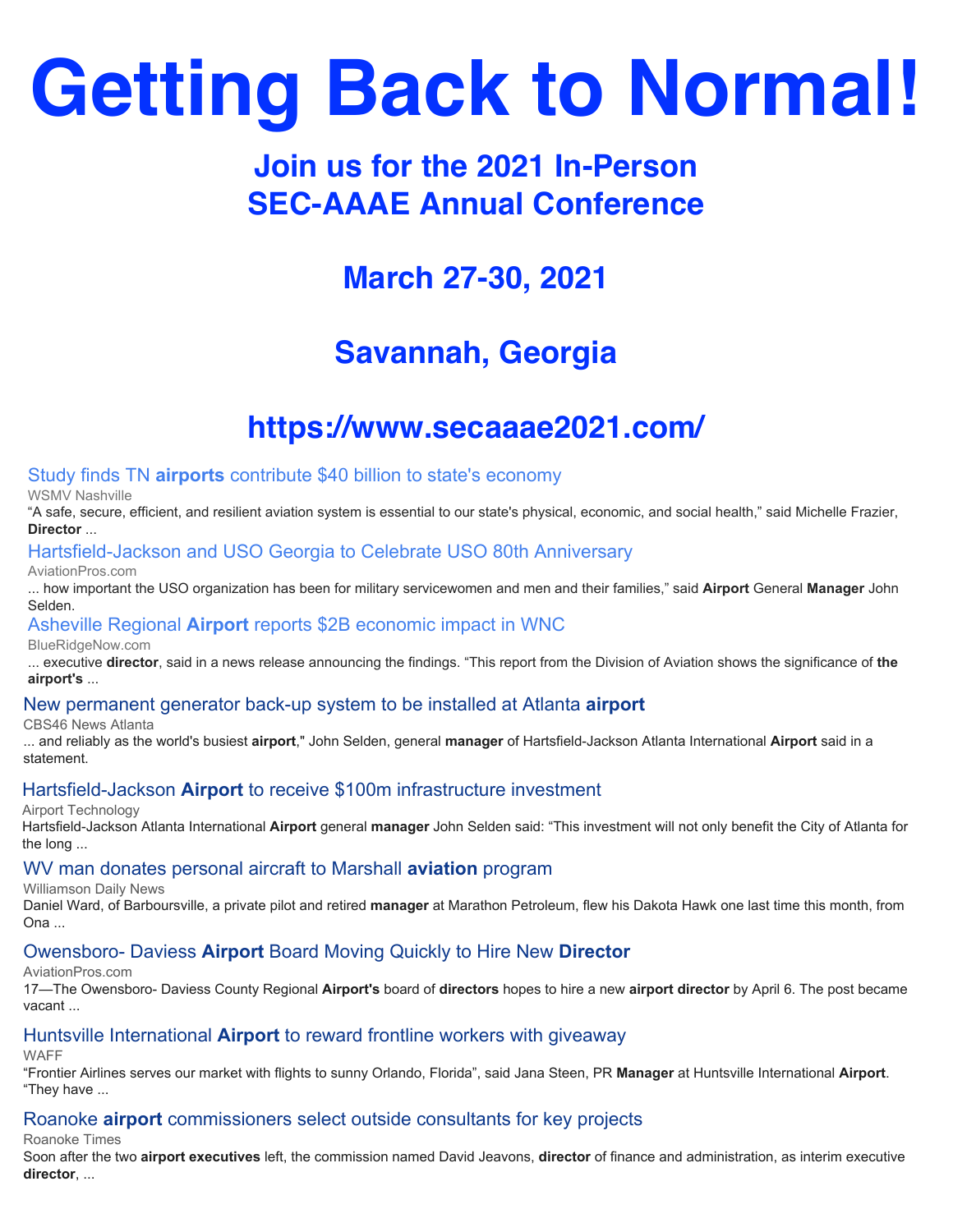#### **Horry County Department of Airports MYR achieves GBAC STAR™ Facility Accreditation**

The Myrtle Beach International Airport (MYR) is proud to announce its latest accomplishment in earning GBAC STAR™ Facility Accreditation from the Global Biorisk Advisory Council (GBAC). MYR is one of the first few airports nationwide and the first airport in South Carolina to achieve the accreditation.

GBAC STAR™ is the cleaning industry's only outbreak prevention, response and recovery accreditation for facilities and is the new gold standard for cleanliness. The program is performance-based and designed to help facilities establish a comprehensive system of cleaning, disinfection, and infectious disease prevention for their staff and their building. The program relies on GBAC's comprehensive training, which teaches the proper protocols, correct disinfection techniques, and cleaning best practices for biohazard situations like the novel coronavirus.

Successful GBAC STAR™ facilities are able to demonstrate that correct work practices, procedures and systems are in place to prepare, respond, and recover from outbreaks and pandemics.

"Maintaining public trust and providing a facility where travelers can feel safe has always been at the forefront of MYR's planning and pandemic response. The airport is committed to providing a clean, safe and healthy environment for its patrons and staff," said Scott Van Moppes, Director of Airports. "Achieving this accreditation is a testament to the hard work and dedication of our team who continues to work diligently in order to meet the high standards that passengers expect when traveling."

**About the Myrtle Beach International Airport (MYR)** The Myrtle Beach International Airport is the gateway to Myrtle Beach, SC and the Grand Strand. The Myrtle Beach International Airport is owned by Horry County and operated by the Department of Airports. MYR is served by Allegiant, American Airlines, Delta Air Lines, Frontier Airlines, Porter Airlines, Spirit, Sun Country and United Airlines. Learn more at: [www.flymyrtlebeach.com](http://www.flymyrtlebeach.com)

#### [Nonstop](https://www.google.com/url?rct=j&sa=t&url=https://www.live5news.com/2021/01/08/nonstop-flights-denver-coming-charleston-airport-march/&ct=ga&cd=CAEYACoUMTY5OTI3MzQzNzU4ODQ1ODQyNTgyGjMyNjhmNWZjZDY0NjIzMmM6Y29tOmVuOlVT&usg=AFQjCNETc8v8ghPNaWlfUHxIy4dcVNeOig) **[flights](https://www.google.com/url?rct=j&sa=t&url=https://www.live5news.com/2021/01/08/nonstop-flights-denver-coming-charleston-airport-march/&ct=ga&cd=CAEYACoUMTY5OTI3MzQzNzU4ODQ1ODQyNTgyGjMyNjhmNWZjZDY0NjIzMmM6Y29tOmVuOlVT&usg=AFQjCNETc8v8ghPNaWlfUHxIy4dcVNeOig)** [to Denver coming to](https://www.google.com/url?rct=j&sa=t&url=https://www.live5news.com/2021/01/08/nonstop-flights-denver-coming-charleston-airport-march/&ct=ga&cd=CAEYACoUMTY5OTI3MzQzNzU4ODQ1ODQyNTgyGjMyNjhmNWZjZDY0NjIzMmM6Y29tOmVuOlVT&usg=AFQjCNETc8v8ghPNaWlfUHxIy4dcVNeOig) **[Charleston airport](https://www.google.com/url?rct=j&sa=t&url=https://www.live5news.com/2021/01/08/nonstop-flights-denver-coming-charleston-airport-march/&ct=ga&cd=CAEYACoUMTY5OTI3MzQzNzU4ODQ1ODQyNTgyGjMyNjhmNWZjZDY0NjIzMmM6Y29tOmVuOlVT&usg=AFQjCNETc8v8ghPNaWlfUHxIy4dcVNeOig)** [in March](https://www.google.com/url?rct=j&sa=t&url=https://www.live5news.com/2021/01/08/nonstop-flights-denver-coming-charleston-airport-march/&ct=ga&cd=CAEYACoUMTY5OTI3MzQzNzU4ODQ1ODQyNTgyGjMyNjhmNWZjZDY0NjIzMmM6Y29tOmVuOlVT&usg=AFQjCNETc8v8ghPNaWlfUHxIy4dcVNeOig)

Live 5 News WCSC

"We are thrilled with the opportunity to start this daily service to Denver," **Charleston County Aviation Authority** CEO Elliott Summey said.

#### [Do emails show who wanted to axe the](https://www.google.com/url?rct=j&sa=t&url=https://www.yoursun.com/charlotte/news/do-emails-show-who-wanted-to-axe-the-airport-authority/article_205850dc-51ee-11eb-8716-277ff2ab9fb9.html&ct=ga&cd=CAEYACoUMTUxODU2MTA0NTIwMTM1NDcwMTIyHDhlY2I2NzFkZWZlZDY4MWU6Y29tOmVuOlVTOlI&usg=AFQjCNFaWhDEzKpIYnVhXn_8OzukJ2_q2w) **[Airport](https://www.google.com/url?rct=j&sa=t&url=https://www.yoursun.com/charlotte/news/do-emails-show-who-wanted-to-axe-the-airport-authority/article_205850dc-51ee-11eb-8716-277ff2ab9fb9.html&ct=ga&cd=CAEYACoUMTUxODU2MTA0NTIwMTM1NDcwMTIyHDhlY2I2NzFkZWZlZDY4MWU6Y29tOmVuOlVTOlI&usg=AFQjCNFaWhDEzKpIYnVhXn_8OzukJ2_q2w)** [Authority?](https://www.google.com/url?rct=j&sa=t&url=https://www.yoursun.com/charlotte/news/do-emails-show-who-wanted-to-axe-the-airport-authority/article_205850dc-51ee-11eb-8716-277ff2ab9fb9.html&ct=ga&cd=CAEYACoUMTUxODU2MTA0NTIwMTM1NDcwMTIyHDhlY2I2NzFkZWZlZDY4MWU6Y29tOmVuOlVTOlI&usg=AFQjCNFaWhDEzKpIYnVhXn_8OzukJ2_q2w)

yoursun.com

"I have never spoken to Mayor (Lynne) Matthews or the city **manager** about the Charlotte County **Airport** Authority," Rep. Michael Grant told The Daily ...

[Orlando](https://www.google.com/url?rct=j&sa=t&url=https://www.orlandosentinel.com/news/transportation/os-ne-orlando-airport-security-fence-20210111-v75sty6r5besxprfr6bi6zf2se-story.html&ct=ga&cd=CAEYAioUMTYxMDI4NTUyMzY0OTIyMjQ3NTIyHDE0ODBmMGNhZjliMjExMmU6Y29tOmVuOlVTOlI&usg=AFQjCNGMmlbMhiyV0NBdvBDdoFdotJL-3g) **[airport's](https://www.google.com/url?rct=j&sa=t&url=https://www.orlandosentinel.com/news/transportation/os-ne-orlando-airport-security-fence-20210111-v75sty6r5besxprfr6bi6zf2se-story.html&ct=ga&cd=CAEYAioUMTYxMDI4NTUyMzY0OTIyMjQ3NTIyHDE0ODBmMGNhZjliMjExMmU6Y29tOmVuOlVTOlI&usg=AFQjCNGMmlbMhiyV0NBdvBDdoFdotJL-3g)** [new fence blends aesthetic and authority](https://www.google.com/url?rct=j&sa=t&url=https://www.orlandosentinel.com/news/transportation/os-ne-orlando-airport-security-fence-20210111-v75sty6r5besxprfr6bi6zf2se-story.html&ct=ga&cd=CAEYAioUMTYxMDI4NTUyMzY0OTIyMjQ3NTIyHDE0ODBmMGNhZjliMjExMmU6Y29tOmVuOlVTOlI&usg=AFQjCNGMmlbMhiyV0NBdvBDdoFdotJL-3g)

Orlando Sentinel

"The 'Orlando Experience' is a design theme conveyed throughout **the airport**," said **airport director** Phil Brown in the industry publication International ...

[Former Huntsville-Madison County](https://www.google.com/url?rct=j&sa=t&url=https://www.aviationpros.com/airports/press-release/21205351/goodwyn-mills-cawood-former-huntsvillemadison-county-airport-authority-operations-director-joins-goodwyn-mills-cawood-in-huntsville-al&ct=ga&cd=CAEYAyoUMTYxMDI4NTUyMzY0OTIyMjQ3NTIyHDE0ODBmMGNhZjliMjExMmU6Y29tOmVuOlVTOlI&usg=AFQjCNGGfpLEdPgvazFxALscNvfCusWZ4Q) **[Airport](https://www.google.com/url?rct=j&sa=t&url=https://www.aviationpros.com/airports/press-release/21205351/goodwyn-mills-cawood-former-huntsvillemadison-county-airport-authority-operations-director-joins-goodwyn-mills-cawood-in-huntsville-al&ct=ga&cd=CAEYAyoUMTYxMDI4NTUyMzY0OTIyMjQ3NTIyHDE0ODBmMGNhZjliMjExMmU6Y29tOmVuOlVTOlI&usg=AFQjCNGGfpLEdPgvazFxALscNvfCusWZ4Q)** [Authority Operations](https://www.google.com/url?rct=j&sa=t&url=https://www.aviationpros.com/airports/press-release/21205351/goodwyn-mills-cawood-former-huntsvillemadison-county-airport-authority-operations-director-joins-goodwyn-mills-cawood-in-huntsville-al&ct=ga&cd=CAEYAyoUMTYxMDI4NTUyMzY0OTIyMjQ3NTIyHDE0ODBmMGNhZjliMjExMmU6Y29tOmVuOlVTOlI&usg=AFQjCNGGfpLEdPgvazFxALscNvfCusWZ4Q) **[Director](https://www.google.com/url?rct=j&sa=t&url=https://www.aviationpros.com/airports/press-release/21205351/goodwyn-mills-cawood-former-huntsvillemadison-county-airport-authority-operations-director-joins-goodwyn-mills-cawood-in-huntsville-al&ct=ga&cd=CAEYAyoUMTYxMDI4NTUyMzY0OTIyMjQ3NTIyHDE0ODBmMGNhZjliMjExMmU6Y29tOmVuOlVTOlI&usg=AFQjCNGGfpLEdPgvazFxALscNvfCusWZ4Q)** [Joins Goodwyn Mills ...](https://www.google.com/url?rct=j&sa=t&url=https://www.aviationpros.com/airports/press-release/21205351/goodwyn-mills-cawood-former-huntsvillemadison-county-airport-authority-operations-director-joins-goodwyn-mills-cawood-in-huntsville-al&ct=ga&cd=CAEYAyoUMTYxMDI4NTUyMzY0OTIyMjQ3NTIyHDE0ODBmMGNhZjliMjExMmU6Y29tOmVuOlVTOlI&usg=AFQjCNGGfpLEdPgvazFxALscNvfCusWZ4Q)

AviationPros.com

Goodwyn Mills Cawood (GMC) announced Kevin Vandeberg, AAE, former **director** of operations for the Huntsville-Madison County **Airport** Authority, ...

[BNA's Doug Kreulen Re-elected President of TAACA](https://www.google.com/url?rct=j&sa=t&url=https://www.aviationpros.com/airports/press-release/21205400/bna-nashville-international-airport-bnas-doug-kreulen-reelected-president-of-taaca&ct=ga&cd=CAEYCCoUMTYxMDI4NTUyMzY0OTIyMjQ3NTIyHDE0ODBmMGNhZjliMjExMmU6Y29tOmVuOlVTOlI&usg=AFQjCNFqFF8mlrfSNq2Qway5nai9VcT46w)

AviationPros.com

... and John C. Tune **airports**. Before starting his tenure at BNA, Kreulen served four years as **director** of operations for Huntsville International **Airport**.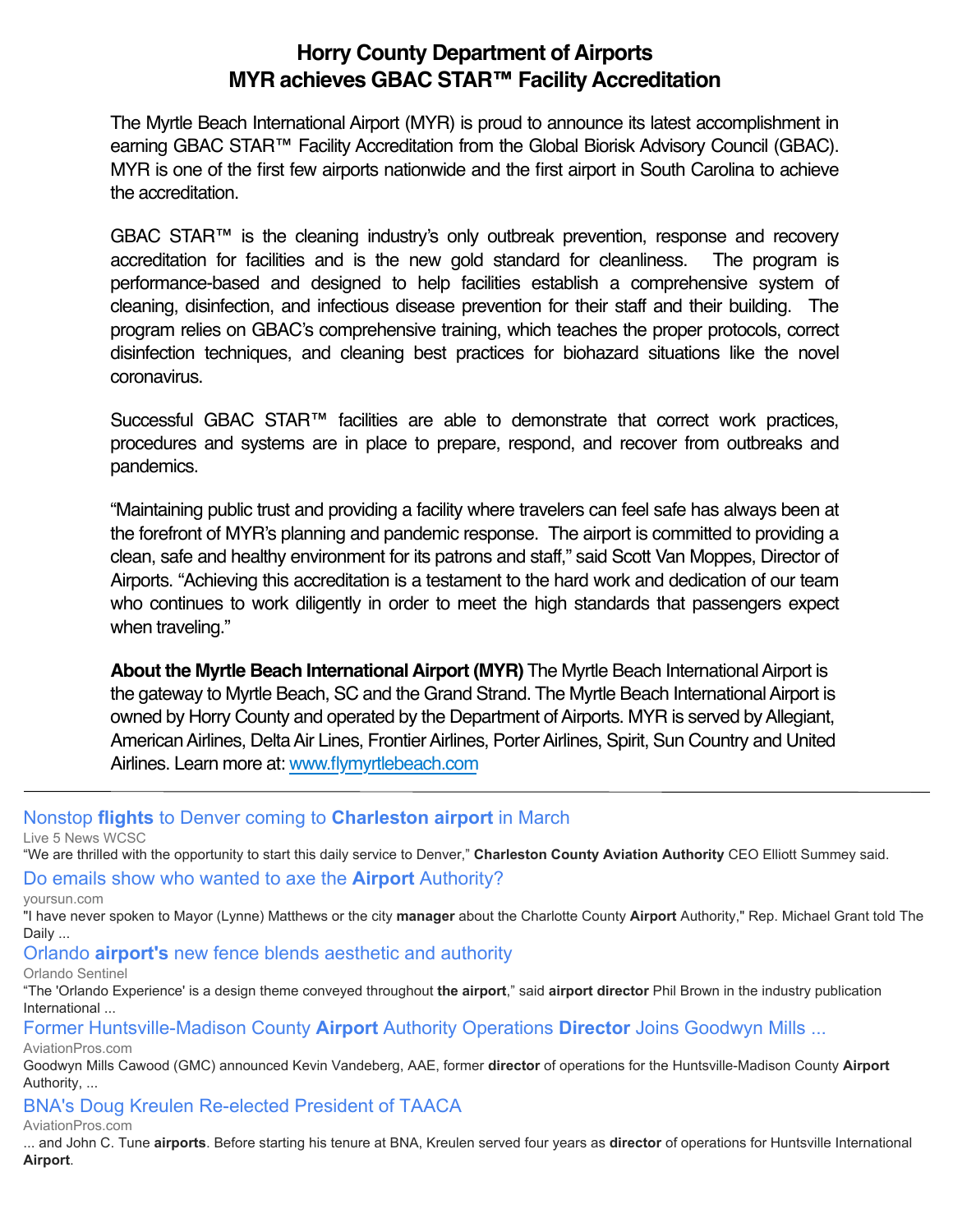#### [Terminal renovation coming to Winston-Salem](https://www.google.com/url?rct=j&sa=t&url=https://journalnow.com/news/local/govt-and-politics/terminal-renovation-coming-to-winston-salem-airport/article_40d4db9c-5f3a-11eb-85e8-9b226cb8c237.html&ct=ga&cd=CAEYCCoUMTc0OTgzNTI2ODU1ODU5OTcxNjQyHDE0ODBmMGNhZjliMjExMmU6Y29tOmVuOlVTOlI&usg=AFQjCNFrIEqQVWYrt0FGKEl4y-SC1WT5wA) **[airport](https://www.google.com/url?rct=j&sa=t&url=https://journalnow.com/news/local/govt-and-politics/terminal-renovation-coming-to-winston-salem-airport/article_40d4db9c-5f3a-11eb-85e8-9b226cb8c237.html&ct=ga&cd=CAEYCCoUMTc0OTgzNTI2ODU1ODU5OTcxNjQyHDE0ODBmMGNhZjliMjExMmU6Y29tOmVuOlVTOlI&usg=AFQjCNFrIEqQVWYrt0FGKEl4y-SC1WT5wA)**

#### Winston-Salem Journal

**Airport director** Mark Davidson said that when the renovation is complete, the plan is for fixed-based operator Signature Flight Support to move into the ...

#### [Ocala International](https://www.google.com/url?rct=j&sa=t&url=https://www.ocala.com/story/news/2021/02/03/ocala-international-airport-sees-record-jet-fuel-sales/4369744001/&ct=ga&cd=CAEYACoSNzMyNzI3NDk5NDAwNDY4NTY1MhwxNDgwZjBjYWY5YjIxMTJlOmNvbTplbjpVUzpS&usg=AFQjCNGgOC3BDTzgqsOPVuu3249tzrurMA) **[Airport](https://www.google.com/url?rct=j&sa=t&url=https://www.ocala.com/story/news/2021/02/03/ocala-international-airport-sees-record-jet-fuel-sales/4369744001/&ct=ga&cd=CAEYACoSNzMyNzI3NDk5NDAwNDY4NTY1MhwxNDgwZjBjYWY5YjIxMTJlOmNvbTplbjpVUzpS&usg=AFQjCNGgOC3BDTzgqsOPVuu3249tzrurMA)** [sees record jet fuel sales](https://www.google.com/url?rct=j&sa=t&url=https://www.ocala.com/story/news/2021/02/03/ocala-international-airport-sees-record-jet-fuel-sales/4369744001/&ct=ga&cd=CAEYACoSNzMyNzI3NDk5NDAwNDY4NTY1MhwxNDgwZjBjYWY5YjIxMTJlOmNvbTplbjpVUzpS&usg=AFQjCNGgOC3BDTzgqsOPVuu3249tzrurMA)

#### Ocala

Matt Grow, **the airport director**, said Ocala International has been a hub of activity now that many large events have come to town. "There was a lot ...

[Greenbrier Valley](https://www.google.com/url?rct=j&sa=t&url=https://www.register-herald.com/news/state_region/greenbrier-valley-airport-seeking-southern-route/article_2e6e7fb0-55ed-511e-b3f5-782df23b234b.html&ct=ga&cd=CAEYECoUMTc0OTgzNTI2ODU1ODU5OTcxNjQyHDE0ODBmMGNhZjliMjExMmU6Y29tOmVuOlVTOlI&usg=AFQjCNGFJiQr6TCGdSDK8fYnC23xbIrpSg) **[Airport](https://www.google.com/url?rct=j&sa=t&url=https://www.register-herald.com/news/state_region/greenbrier-valley-airport-seeking-southern-route/article_2e6e7fb0-55ed-511e-b3f5-782df23b234b.html&ct=ga&cd=CAEYECoUMTc0OTgzNTI2ODU1ODU5OTcxNjQyHDE0ODBmMGNhZjliMjExMmU6Y29tOmVuOlVTOlI&usg=AFQjCNGFJiQr6TCGdSDK8fYnC23xbIrpSg)** [seeking southern route](https://www.google.com/url?rct=j&sa=t&url=https://www.register-herald.com/news/state_region/greenbrier-valley-airport-seeking-southern-route/article_2e6e7fb0-55ed-511e-b3f5-782df23b234b.html&ct=ga&cd=CAEYECoUMTc0OTgzNTI2ODU1ODU5OTcxNjQyHDE0ODBmMGNhZjliMjExMmU6Y29tOmVuOlVTOlI&usg=AFQjCNGFJiQr6TCGdSDK8fYnC23xbIrpSg)

#### Beckley Register-Herald

**Airport director** Brian Belcher told The Register-Herald that in the little more than a year that he's been at Greenbrier Valley most inquiries he has ...

#### [AVL contributes \\$2 billion to economy](https://www.google.com/url?rct=j&sa=t&url=https://www.hendersonvillelightning.com/business/10057-avl-contributes-2-billion-to-economy.html&ct=ga&cd=CAEYESoUMTc0OTgzNTI2ODU1ODU5OTcxNjQyHDE0ODBmMGNhZjliMjExMmU6Y29tOmVuOlVTOlI&usg=AFQjCNFkL4yN2mdVCHbAEgmSVpshylXRGg)

#### Hendersonville Lightning

Asheville Regional **Airport** contributes nearly \$2 billion to the region's ... growth and vitality of our region," said Lew Bleiweis, AVL's executive **director**.

#### [SC will soon be the only place Boeing's 787 jet is made, as program faces challenges](https://www.google.com/url?rct=j&sa=t&url=https://www.postandcourier.com/business/sc-will-soon-be-the-only-place-boeings-787-jet-is-made-as-program-faces/article_5a8f5124-64b8-11eb-bc65-27b4f43f6d33.html&ct=ga&cd=CAEYASoTNjIzNTY2ODgzNDUxMTYzMjkxOTIcNjg3ZmU2YTEwM2QxMjg5Yzpjb206ZW46VVM6Ug&usg=AFQjCNECseW2FLOz89oL-unXhj5Mff9GoQ)

#### Charleston Post Courier

In a statement to The Post and Courier, the **FAA** said that it "continuously engages with Boeing through established Continued Operational Safety and ...

#### [To keep a pelican alive, these Meriden](https://www.google.com/url?rct=j&sa=t&url=https://www.myrecordjournal.com/News/Meriden/Meriden-News/Mother-daughter-pilot-team-fly-pelican-from-Meriden-Markham-to-Jupiter-Fl.html&ct=ga&cd=CAEYBioUMTYxMDIwNDEwMDc5MTA1ODQ3MTcyGjEyYzMwOTdlZDc1NDlmN2U6Y29tOmVuOlVT&usg=AFQjCNGmP2l7aykwGZlXdnckunrDlZrnPQ) **[airport](https://www.google.com/url?rct=j&sa=t&url=https://www.myrecordjournal.com/News/Meriden/Meriden-News/Mother-daughter-pilot-team-fly-pelican-from-Meriden-Markham-to-Jupiter-Fl.html&ct=ga&cd=CAEYBioUMTYxMDIwNDEwMDc5MTA1ODQ3MTcyGjEyYzMwOTdlZDc1NDlmN2U6Y29tOmVuOlVT&usg=AFQjCNGmP2l7aykwGZlXdnckunrDlZrnPQ)** [pilots flew to Florida](https://www.google.com/url?rct=j&sa=t&url=https://www.myrecordjournal.com/News/Meriden/Meriden-News/Mother-daughter-pilot-team-fly-pelican-from-Meriden-Markham-to-Jupiter-Fl.html&ct=ga&cd=CAEYBioUMTYxMDIwNDEwMDc5MTA1ODQ3MTcyGjEyYzMwOTdlZDc1NDlmN2U6Y29tOmVuOlVT&usg=AFQjCNGmP2l7aykwGZlXdnckunrDlZrnPQ)

Meriden Record-Journal

... flight from Meriden-Markham **Municipal Airport** to Jupiter, Florida on Thursday after being discovered almost dead from hypothermia a week before.

#### [Report: Tri-](https://www.google.com/url?rct=j&sa=t&url=https://www.wjhl.com/news/local/report-tri-cities-airport-contributed-233-million-to-regions-economy-in-2019/&ct=ga&cd=CAEYACoUMTYxMDIwNDEwMDc5MTA1ODQ3MTcyGjEyYzMwOTdlZDc1NDlmN2U6Y29tOmVuOlVT&usg=AFQjCNHZCl60uMdEzi4nhdPxavt-q6Ybeg)**[Cities Airport](https://www.google.com/url?rct=j&sa=t&url=https://www.wjhl.com/news/local/report-tri-cities-airport-contributed-233-million-to-regions-economy-in-2019/&ct=ga&cd=CAEYACoUMTYxMDIwNDEwMDc5MTA1ODQ3MTcyGjEyYzMwOTdlZDc1NDlmN2U6Y29tOmVuOlVT&usg=AFQjCNHZCl60uMdEzi4nhdPxavt-q6Ybeg)** [contributed \\$233 million to region's economy in 2019](https://www.google.com/url?rct=j&sa=t&url=https://www.wjhl.com/news/local/report-tri-cities-airport-contributed-233-million-to-regions-economy-in-2019/&ct=ga&cd=CAEYACoUMTYxMDIwNDEwMDc5MTA1ODQ3MTcyGjEyYzMwOTdlZDc1NDlmN2U6Y29tOmVuOlVT&usg=AFQjCNHZCl60uMdEzi4nhdPxavt-q6Ybeg)

WJHL-TV News Channel 11

The five other, smaller **airports in** the Tennessee portion of News Channel 11's viewing **area** contributed nearly \$35.7 million to the region's economy ...

#### [2020 Was A Terrible Year For Air Cargo, With A Big Exception At Miami International](https://www.google.com/url?rct=j&sa=t&url=https://www.forbes.com/sites/tedreed/2021/02/06/2020-was-a-terrible-year-for-air-cargo-with-a-big-exception-at-miami-international-airport/&ct=ga&cd=CAEYACoUMTQyNzk5MTc5NzM0NjIxNzkzMDUyHDhlY2I2NzFkZWZlZDY4MWU6Y29tOmVuOlVTOlI&usg=AFQjCNGryGT4NGY5GsOdNFhrPwAUvbLIdg) **[Airport](https://www.google.com/url?rct=j&sa=t&url=https://www.forbes.com/sites/tedreed/2021/02/06/2020-was-a-terrible-year-for-air-cargo-with-a-big-exception-at-miami-international-airport/&ct=ga&cd=CAEYACoUMTQyNzk5MTc5NzM0NjIxNzkzMDUyHDhlY2I2NzFkZWZlZDY4MWU6Y29tOmVuOlVTOlI&usg=AFQjCNGryGT4NGY5GsOdNFhrPwAUvbLIdg)**

Forbes "With a lot of freighter **operators** in Miami, more than any other **airport** in the western world, we benefitted," Pineda said. About 40 cargo airlines ...

#### [Georgia city seeks grant to start flights to North Carolina](https://www.google.com/url?rct=j&sa=t&url=https://www.thenewstribune.com/news/business/article249076110.html&ct=ga&cd=CAEYACoUMTc4MjQzMzY3NDU0OTYxMzAzMjYyHDhlY2I2NzFkZWZlZDY4MWU6Y29tOmVuOlVTOlI&usg=AFQjCNGaoWu2aFStS_fjHggHFCEGiB376Q)

Tacoma News Tribune

**Airport Manager** Jim Galloway told the Valdosta Daily Times that a grant could ... The Valdosta City Council recently applied for the Federal Aviation ...

#### **[Airport](https://www.google.com/url?rct=j&sa=t&url=https://www.thecentralvirginian.com/news/airport-nearing-action-on-corporate-hangar/article_bf72a566-665a-11eb-94d9-5bf14d8bda77.html&ct=ga&cd=CAEYACoSNTc1MzM1Nzk4NTM5NTI5ODQ3Mhw4ZWNiNjcxZGVmZWQ2ODFlOmNvbTplbjpVUzpS&usg=AFQjCNFXHp9KaM6L1MmyaLhYYtEKAKkIJw)** [nearing action on corporate hangar](https://www.google.com/url?rct=j&sa=t&url=https://www.thecentralvirginian.com/news/airport-nearing-action-on-corporate-hangar/article_bf72a566-665a-11eb-94d9-5bf14d8bda77.html&ct=ga&cd=CAEYACoSNTc1MzM1Nzk4NTM5NTI5ODQ3Mhw4ZWNiNjcxZGVmZWQ2ODFlOmNvbTplbjpVUzpS&usg=AFQjCNFXHp9KaM6L1MmyaLhYYtEKAKkIJw)

The Central Virginian

Ed Jarvis, the **airport manager**, asked the supervisors to cover that expense in his fiscal year 2022 budget request. The site preparation for the original ...

#### [Allegiant announces non-stop flights to Los Angeles from Shreveport Regional](https://www.google.com/url?rct=j&sa=t&url=https://www.ktbs.com/news/business/allegiant-announces-non-stop-flights-to-los-angeles-from-shreveport-regional-airport/article_0cd01332-6ab8-11eb-820a-134acfcd013f.html&ct=ga&cd=CAEYACoTNzg5Mjk1ODUxNzA1Mzg4ODQwMjIcMTQ4MGYwY2FmOWIyMTEyZTpjb206ZW46VVM6Ug&usg=AFQjCNGDR3LIOuipoPu5SYL9nuOjMdu27Q) **[Airport](https://www.google.com/url?rct=j&sa=t&url=https://www.ktbs.com/news/business/allegiant-announces-non-stop-flights-to-los-angeles-from-shreveport-regional-airport/article_0cd01332-6ab8-11eb-820a-134acfcd013f.html&ct=ga&cd=CAEYACoTNzg5Mjk1ODUxNzA1Mzg4ODQwMjIcMTQ4MGYwY2FmOWIyMTEyZTpjb206ZW46VVM6Ug&usg=AFQjCNGDR3LIOuipoPu5SYL9nuOjMdu27Q) KTBS**

said Wade A. Davis, Shreveport Airport Authority's **Director of Airports**, "The new Allegiant LAX flight is our eighth nonstop destination, and thanks to ...

#### [Chattanooga](https://www.google.com/url?rct=j&sa=t&url=https://www.timesfreepress.com/news/business/aroundregion/story/2021/feb/08/chattanooga-airport-adds-910-million-economy-state-study-finds/541263/&ct=ga&cd=CAEYASoTMzYzMDkwMDM3ODg2OTE0NDI5NjIaMTJjMzA5N2VkNzU0OWY3ZTpjb206ZW46VVM&usg=AFQjCNGOBdHskX3D5uSOPRIauuPj0rpEyA) **[airport](https://www.google.com/url?rct=j&sa=t&url=https://www.timesfreepress.com/news/business/aroundregion/story/2021/feb/08/chattanooga-airport-adds-910-million-economy-state-study-finds/541263/&ct=ga&cd=CAEYASoTMzYzMDkwMDM3ODg2OTE0NDI5NjIaMTJjMzA5N2VkNzU0OWY3ZTpjb206ZW46VVM&usg=AFQjCNGOBdHskX3D5uSOPRIauuPj0rpEyA)** [adds \\$910 million to economy, state study finds](https://www.google.com/url?rct=j&sa=t&url=https://www.timesfreepress.com/news/business/aroundregion/story/2021/feb/08/chattanooga-airport-adds-910-million-economy-state-study-finds/541263/&ct=ga&cd=CAEYASoTMzYzMDkwMDM3ODg2OTE0NDI5NjIaMTJjMzA5N2VkNzU0OWY3ZTpjb206ZW46VVM&usg=AFQjCNGOBdHskX3D5uSOPRIauuPj0rpEyA)

Chattanooga Times Free Press

... finding Tennessee's public-use airports contribute \$40 billion to the state's economy, including \$910 million from Chattanooga's **municipal ai**

#### [Palm Beach County isn't done fighting for jet ban at Lantana](https://www.google.com/url?rct=j&sa=t&url=https://www.palmbeachpost.com/story/news/local/2021/02/09/palm-beach-county-continues-jet-ban-fight-lantana-airport/4451386001/&ct=ga&cd=CAEYASoSMTU3NjY5OTI2MTgxNzYxNjYxMhwxNDgwZjBjYWY5YjIxMTJlOmNvbTplbjpVUzpS&usg=AFQjCNGbmha2tIR5K9H6K33QVWy73kMgaw) **[airport](https://www.google.com/url?rct=j&sa=t&url=https://www.palmbeachpost.com/story/news/local/2021/02/09/palm-beach-county-continues-jet-ban-fight-lantana-airport/4451386001/&ct=ga&cd=CAEYASoSMTU3NjY5OTI2MTgxNzYxNjYxMhwxNDgwZjBjYWY5YjIxMTJlOmNvbTplbjpVUzpS&usg=AFQjCNGbmha2tIR5K9H6K33QVWy73kMgaw)**

Palm Beach Post

Bruce Pelly, then-county **airports director**, wrote a letter to Forman threatening him with jail time and fines if he didn't stop landing there. The following ...

#### [Sarasota-Bradenton International](https://www.google.com/url?rct=j&sa=t&url=https://www.heraldtribune.com/story/business/travel/2021/02/09/allegiant-air-adding-flights-srq-north-carolina/4449437001/&ct=ga&cd=CAEYASoTNTY2Mjk4MTQ1NzU5MzEzMTM5MjIcMTQ4MGYwY2FmOWIyMTEyZTpjb206ZW46VVM6Ug&usg=AFQjCNFo11-upTg7n0NultpHPNo1jCvlmg) **[Airport](https://www.google.com/url?rct=j&sa=t&url=https://www.heraldtribune.com/story/business/travel/2021/02/09/allegiant-air-adding-flights-srq-north-carolina/4449437001/&ct=ga&cd=CAEYASoTNTY2Mjk4MTQ1NzU5MzEzMTM5MjIcMTQ4MGYwY2FmOWIyMTEyZTpjb206ZW46VVM6Ug&usg=AFQjCNFo11-upTg7n0NultpHPNo1jCvlmg)** [adding flights to North Carolina](https://www.google.com/url?rct=j&sa=t&url=https://www.heraldtribune.com/story/business/travel/2021/02/09/allegiant-air-adding-flights-srq-north-carolina/4449437001/&ct=ga&cd=CAEYASoTNTY2Mjk4MTQ1NzU5MzEzMTM5MjIcMTQ4MGYwY2FmOWIyMTEyZTpjb206ZW46VVM6Ug&usg=AFQjCNFo11-upTg7n0NultpHPNo1jCvlmg)

Sarasota Herald-Tribune

Sarasota-Bradenton International **Airport** will increase its service to the ... executive **director** of the Bradenton Area Convention and Visitors Bureau.

#### [FEAM to Unveil New Aircraft Hangar Facility at Miami International](https://www.google.com/url?rct=j&sa=t&url=https://www.aviationpros.com/aircraft/maintenance-providers/press-release/21209577/feam-maintenance-engineering-feam-to-unveil-new-aircraft-hangar-facility-at-miami-international-airport&ct=ga&cd=CAEYAioTNTY2Mjk4MTQ1NzU5MzEzMTM5MjIcMTQ4MGYwY2FmOWIyMTEyZTpjb206ZW46VVM6Ug&usg=AFQjCNFFmclLkUUof2X4p8T2y_Ue4cGHgw) **[Airport](https://www.google.com/url?rct=j&sa=t&url=https://www.aviationpros.com/aircraft/maintenance-providers/press-release/21209577/feam-maintenance-engineering-feam-to-unveil-new-aircraft-hangar-facility-at-miami-international-airport&ct=ga&cd=CAEYAioTNTY2Mjk4MTQ1NzU5MzEzMTM5MjIcMTQ4MGYwY2FmOWIyMTEyZTpjb206ZW46VVM6Ug&usg=AFQjCNFFmclLkUUof2X4p8T2y_Ue4cGHgw)**

AviationPros.com

... demand, we are grateful to the Miami International **Airport** for understanding the need for our services," said Cam Murphy, FEAM Managing **Director**.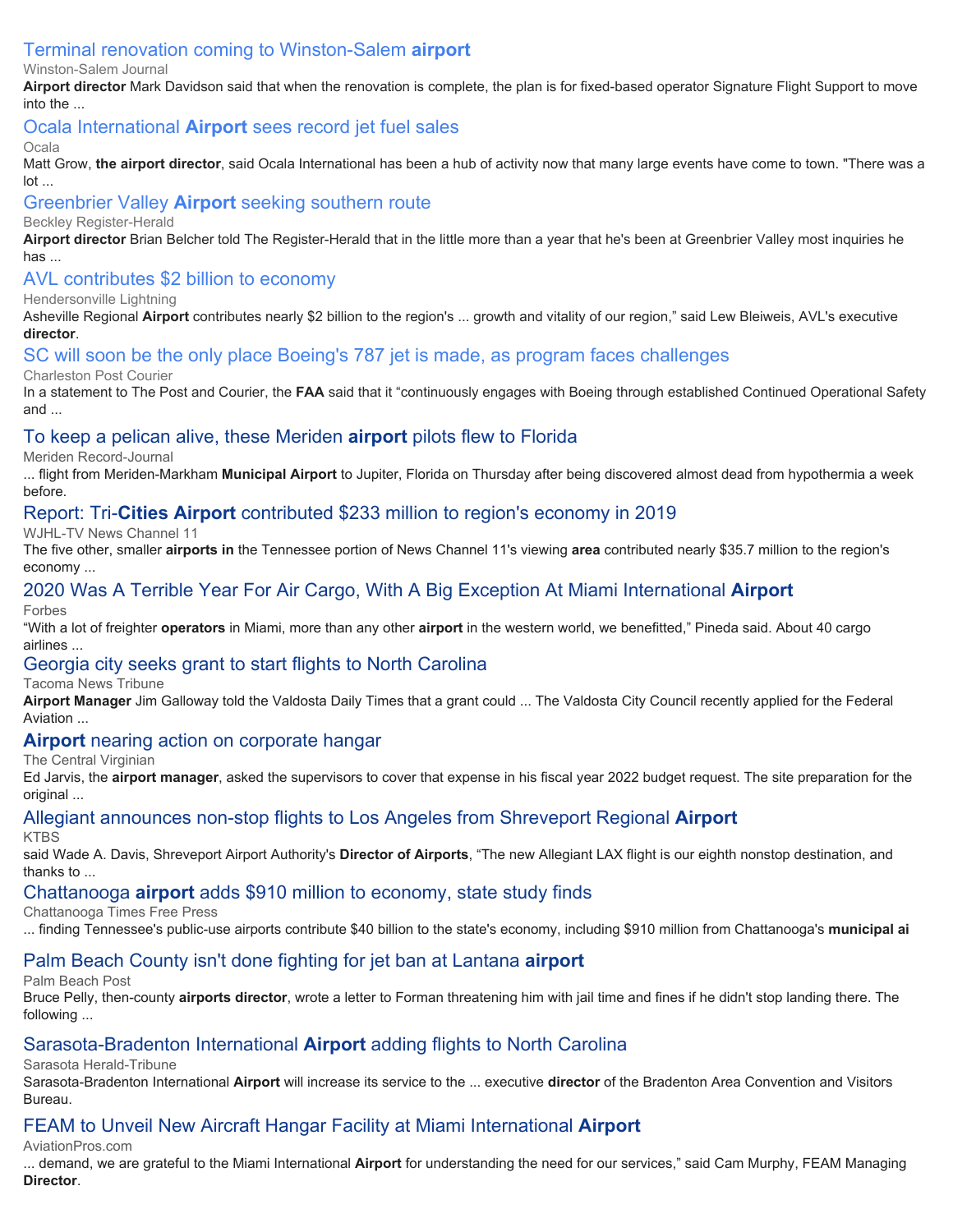## **YOU should sponsor a Goal Digger Event**

## **at YOUR airport!**

## **Contact Judi Olmstead, A.A.E. at olmsteaj@horrycounty.org for details.**

#### [Improvements Funded at 10 NC](https://www.google.com/url?rct=j&sa=t&url=https://www.aviationpros.com/airports/press-release/21211697/north-carolina-department-of-transportation-improvements-funded-at-10-nc-airports&ct=ga&cd=CAEYAioTNTM2NjQwMjk0MTQ0OTg3MTc0NzIaMTJjMzA5N2VkNzU0OWY3ZTpjb206ZW46VVM&usg=AFQjCNFoly4Ye7LbRm0TJvAskInO64PMKg) **[Airports](https://www.google.com/url?rct=j&sa=t&url=https://www.aviationpros.com/airports/press-release/21211697/north-carolina-department-of-transportation-improvements-funded-at-10-nc-airports&ct=ga&cd=CAEYAioTNTM2NjQwMjk0MTQ0OTg3MTc0NzIaMTJjMzA5N2VkNzU0OWY3ZTpjb206ZW46VVM&usg=AFQjCNFoly4Ye7LbRm0TJvAskInO64PMKg)**

AviationPros.com

\$2.7 million in additional state funds to acquire land in the Runway 23 Runway Protection Zone at Dare County **Regional Airport**;; \$720,000 in state ...

#### **[Airport](https://www.google.com/url?rct=j&sa=t&url=https://www.lebanondemocrat.com/lebanon/news/airport-contributes-millions-to-economy/article_97bf902e-bdca-56f0-90f1-b2e7b860b910.html&ct=ga&cd=CAEYACoTNTUwMjU1NTg1MDM1MTQxNjAyNDIcOGVjYjY3MWRlZmVkNjgxZTpjb206ZW46VVM6Ug&usg=AFQjCNEB9klT6NN9JLNSsuCkBoBxnFH72A)** [contributes millions to economy](https://www.google.com/url?rct=j&sa=t&url=https://www.lebanondemocrat.com/lebanon/news/airport-contributes-millions-to-economy/article_97bf902e-bdca-56f0-90f1-b2e7b860b910.html&ct=ga&cd=CAEYACoTNTUwMjU1NTg1MDM1MTQxNjAyNDIcOGVjYjY3MWRlZmVkNjgxZTpjb206ZW46VVM6Ug&usg=AFQjCNEB9klT6NN9JLNSsuCkBoBxnFH72A)

Lebanon Democrat

**Airport manager** and Direct Flight Solutions CEO Heather Bay says things are just taking off. According to a study by Tennessee Department of ...

#### [Brunswick County](https://www.google.com/url?rct=j&sa=t&url=http://www.wilmingtonbiz.com/more_news/2021/02/26/brunswick_county_airports_awarded_grants/21526&ct=ga&cd=CAEYACoTODEwODIzNzI1NjYyMjg2NTQwNTIcMTQ4MGYwY2FmOWIyMTEyZTpjb206ZW46VVM6Ug&usg=AFQjCNFGMAMow3CApXKllyW1ksZRzo17eg) **[Airports](https://www.google.com/url?rct=j&sa=t&url=http://www.wilmingtonbiz.com/more_news/2021/02/26/brunswick_county_airports_awarded_grants/21526&ct=ga&cd=CAEYACoTODEwODIzNzI1NjYyMjg2NTQwNTIcMTQ4MGYwY2FmOWIyMTEyZTpjb206ZW46VVM6Ug&usg=AFQjCNFGMAMow3CApXKllyW1ksZRzo17eg)** [Awarded Grants](https://www.google.com/url?rct=j&sa=t&url=http://www.wilmingtonbiz.com/more_news/2021/02/26/brunswick_county_airports_awarded_grants/21526&ct=ga&cd=CAEYACoTODEwODIzNzI1NjYyMjg2NTQwNTIcMTQ4MGYwY2FmOWIyMTEyZTpjb206ZW46VVM6Ug&usg=AFQjCNFGMAMow3CApXKllyW1ksZRzo17eg)

Greater Wilmington Business Journal

The bidding process for the apron expansion is currently ongoing, Howie Franklin, **director** of Cape Fear Regional Jetport, said Friday. "The big issue is ...

#### [Delta Passenger Fined \\$27500 For Assaulting Crew](https://www.google.com/url?rct=j&sa=t&url=https://onemileatatime.com/delta-passenger-fined-assaulting-crew/&ct=ga&cd=CAEYBSoTMjIzMDAxODg3NzYyNTMxNTI1MDIcYTZlZTc2ZjJjYjcxMTM4NTpjb206ZW46VVM6Ug&usg=AFQjCNFjOdM3Xx6NDISa44Qugovx6-jBJw)

One Mile at a Time What surprises me about the **FAA's** enforcement; Bottom line. How a passenger assaulted a Delta flight attendant. The **Federal Aviation Administration** ( ...

#### **[Airport](https://www.google.com/url?rct=j&sa=t&url=https://bisouv.com/uncategorized/2550249/airport-supply-chain-market-seeking-excellent-growth-amadeus-rockwell-collins-siemens/&ct=ga&cd=CAEYACoUMTY1Mjk0NjkwOTU3MTQ3NTg1MDgyHDhlY2I2NzFkZWZlZDY4MWU6Y29tOmVuOlVTOlI&usg=AFQjCNG-edRQEuR4ELSFTMULWTRKHJT9cA)** [Supply Chain Market Seeking Excellent Growth | Amadeus, Rockwell Collins, Siemens](https://www.google.com/url?rct=j&sa=t&url=https://bisouv.com/uncategorized/2550249/airport-supply-chain-market-seeking-excellent-growth-amadeus-rockwell-collins-siemens/&ct=ga&cd=CAEYACoUMTY1Mjk0NjkwOTU3MTQ3NTg1MDgyHDhlY2I2NzFkZWZlZDY4MWU6Y29tOmVuOlVTOlI&usg=AFQjCNG-edRQEuR4ELSFTMULWTRKHJT9cA) The Bisouv Network

Latest Study on Industrial Growth of Global **Airport** Supply Chain Market 2019-2025. A detailed study ... Craig Francis (PR & Marketing **Manager**)

#### [Lewis](https://www.google.com/url?rct=j&sa=t&url=https://wvmetronews.com/2021/02/28/lewis-county-company-to-lead-first-phase-of-morgantown-airport-work/&ct=ga&cd=CAEYASoTOTE3MzgwMTI5NzAzODQ1NTAxNDIaMTJjMzA5N2VkNzU0OWY3ZTpjb206ZW46VVM&usg=AFQjCNE67UFt9cmc7BLx2MQdItqkjD9QlQ) **[County](https://www.google.com/url?rct=j&sa=t&url=https://wvmetronews.com/2021/02/28/lewis-county-company-to-lead-first-phase-of-morgantown-airport-work/&ct=ga&cd=CAEYASoTOTE3MzgwMTI5NzAzODQ1NTAxNDIaMTJjMzA5N2VkNzU0OWY3ZTpjb206ZW46VVM&usg=AFQjCNE67UFt9cmc7BLx2MQdItqkjD9QlQ)** [company to lead first phase of Morgantown](https://www.google.com/url?rct=j&sa=t&url=https://wvmetronews.com/2021/02/28/lewis-county-company-to-lead-first-phase-of-morgantown-airport-work/&ct=ga&cd=CAEYASoTOTE3MzgwMTI5NzAzODQ1NTAxNDIaMTJjMzA5N2VkNzU0OWY3ZTpjb206ZW46VVM&usg=AFQjCNE67UFt9cmc7BLx2MQdItqkjD9QlQ) **[airport](https://www.google.com/url?rct=j&sa=t&url=https://wvmetronews.com/2021/02/28/lewis-county-company-to-lead-first-phase-of-morgantown-airport-work/&ct=ga&cd=CAEYASoTOTE3MzgwMTI5NzAzODQ1NTAxNDIaMTJjMzA5N2VkNzU0OWY3ZTpjb206ZW46VVM&usg=AFQjCNE67UFt9cmc7BLx2MQdItqkjD9QlQ)** [work](https://www.google.com/url?rct=j&sa=t&url=https://wvmetronews.com/2021/02/28/lewis-county-company-to-lead-first-phase-of-morgantown-airport-work/&ct=ga&cd=CAEYASoTOTE3MzgwMTI5NzAzODQ1NTAxNDIaMTJjMzA5N2VkNzU0OWY3ZTpjb206ZW46VVM&usg=AFQjCNE67UFt9cmc7BLx2MQdItqkjD9QlQ)

West Virginia MetroNews

— A Lewis County construction and development company will lead the start of the runway extension project at the Morgantown **Municipal Airport**. Doss ...

#### [North Carolina Department of Transportation gives grant to Winston-Salem Smith Reynolds](https://www.google.com/url?rct=j&sa=t&url=https://www.wxii12.com/article/north-carolina-winston-salem-dot-grant-smith-reynolds-airport/35670946&ct=ga&cd=CAEYAioTOTE3MzgwMTI5NzAzODQ1NTAxNDIaMTJjMzA5N2VkNzU0OWY3ZTpjb206ZW46VVM&usg=AFQjCNFJGJOqeEkZo4tIr005coqX5nPBQg) **[Airport](https://www.google.com/url?rct=j&sa=t&url=https://www.wxii12.com/article/north-carolina-winston-salem-dot-grant-smith-reynolds-airport/35670946&ct=ga&cd=CAEYAioTOTE3MzgwMTI5NzAzODQ1NTAxNDIaMTJjMzA5N2VkNzU0OWY3ZTpjb206ZW46VVM&usg=AFQjCNFJGJOqeEkZo4tIr005coqX5nPBQg)**

WXII The Triad

Other airports that received grants include the Anson **County Airport**, the ... the Dare County **Regional Airport**, the Mount Olive **Municipal Airport** and ...

# www.secaaae2021.com

Register today and join us in Savannah!